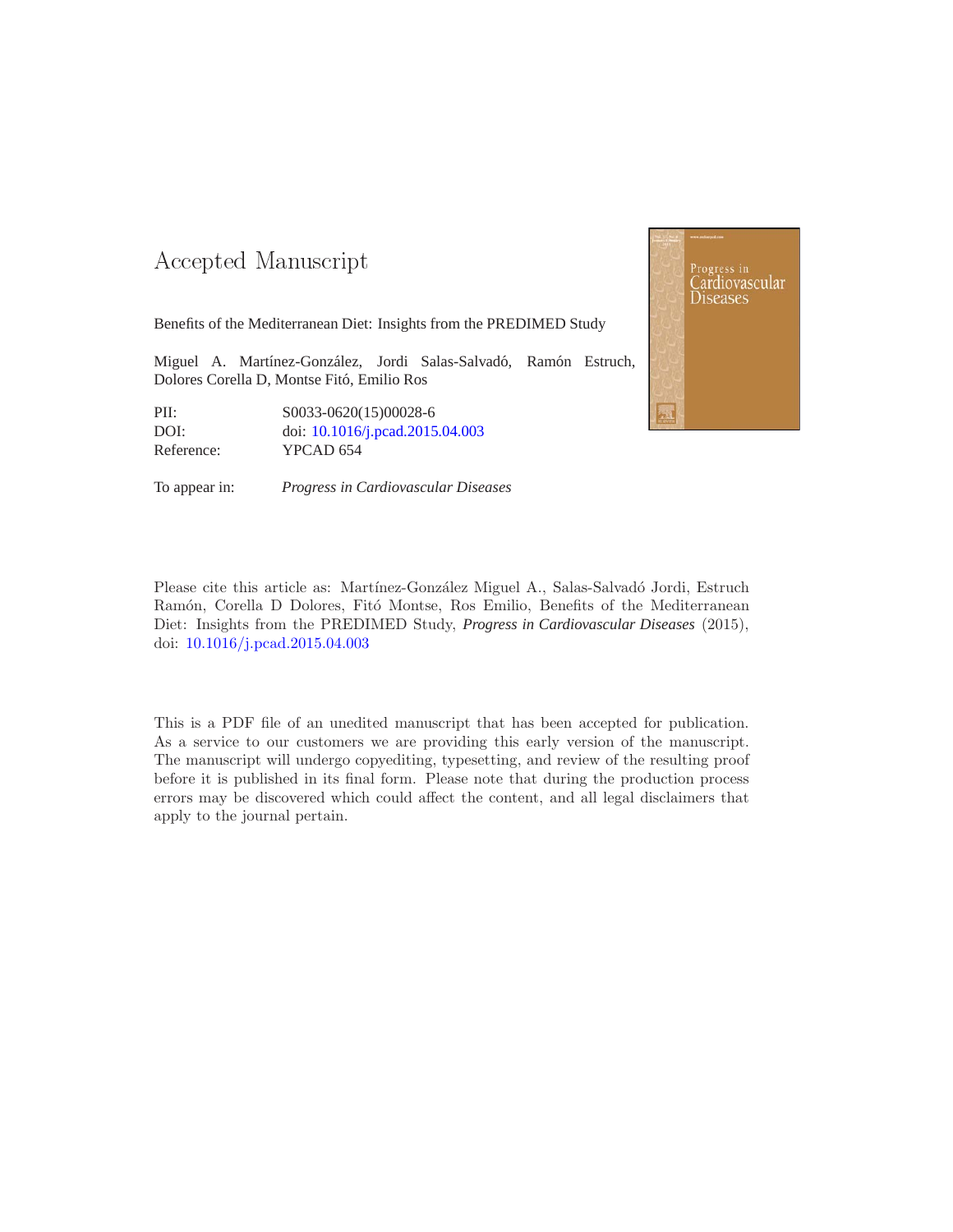**Title**: Benefits of the Mediterranean Diet: Insights from the PREDIMED Study

**Running title**: PREDIMED and the Mediterranean Diet

Miguel A. Martínez-González [1,2,3], Jordi Salas-Salvadó [2,3,4], Ramón Estruch

[2,3,5], Dolores Corella D [3,6], Montse Fitó [3,7], Emilio Ros [3,5] for the

#### PREDIMED INVESTIGATORS\*

1 Department of Preventive Medicine and Public Health, University of Navarra, IDISNA (Navarra Health Research Institute), Pamplona, Spain.

2 The PREDIMED Research Network (RD 06/0045), Instituto de Salud Carlos III, Madrid, Spain.

3 Centro de Investigación Biomédica en Red Fisiopatología de la Obesidad y Nutrición (CIBERobn), Instituto de Salud Carlos III, Madrid, Spain.

4 Human Nutrition Department, Hospital Universitari Sant Joan, Institut d'Investigació Sanitaria Pere Virgili, Universitat Rovira i Virgili, Reus.

5 Institut d'Investigacions Biomèdiques August Pi i Sunyer, Hospital Clinic, University of Barcelona, Barcelona.

6 Department of Preventive Medicine and Public Health, University of Valencia, Valencia.

7 Cardiovascular and Nutrition Research Group, Institut de Recerca Hospital del Mar, Barcelona.

# . Martínez-González [1,2,3], Jordi Salas-Salvadó [2,3,4], Ramón lolores Corella D [3,6], Montse Fitó [3,7], Emilio Ros [3,5] for the<br>ED INVESTIGATORS\*<br>ED INVESTIGATORS\*<br>ment of Preventive Medicine and Public Health, Univer **\*A complete list of PREDIMED INVESTIGATORS can be found at the end of this manuscript.**

**Last names for PubMed indexing**: Martinez-Gonzalez, Salas-Salvado, Estruch, Corella, Fito, Ros

**Word count**: 3053 (excluding title page, abstract and references)

#### **Number of figures**: 1 **Number of Tables**: 3

#### **Correspondence and reprints:**

Prof. Miguel Á. Martínez-González, MD, MPH, PhD. Department of Preventive Medicine & Public Health, School of Medicine, University of Navarra, Irunlarrea 1, 31008-Pamplona, Navarra (Spain). E-mail: mamartinez@unav.es. Tel: +34 948 42 56 00 Ext: 806463. Fax: + 34 948 42 57 40.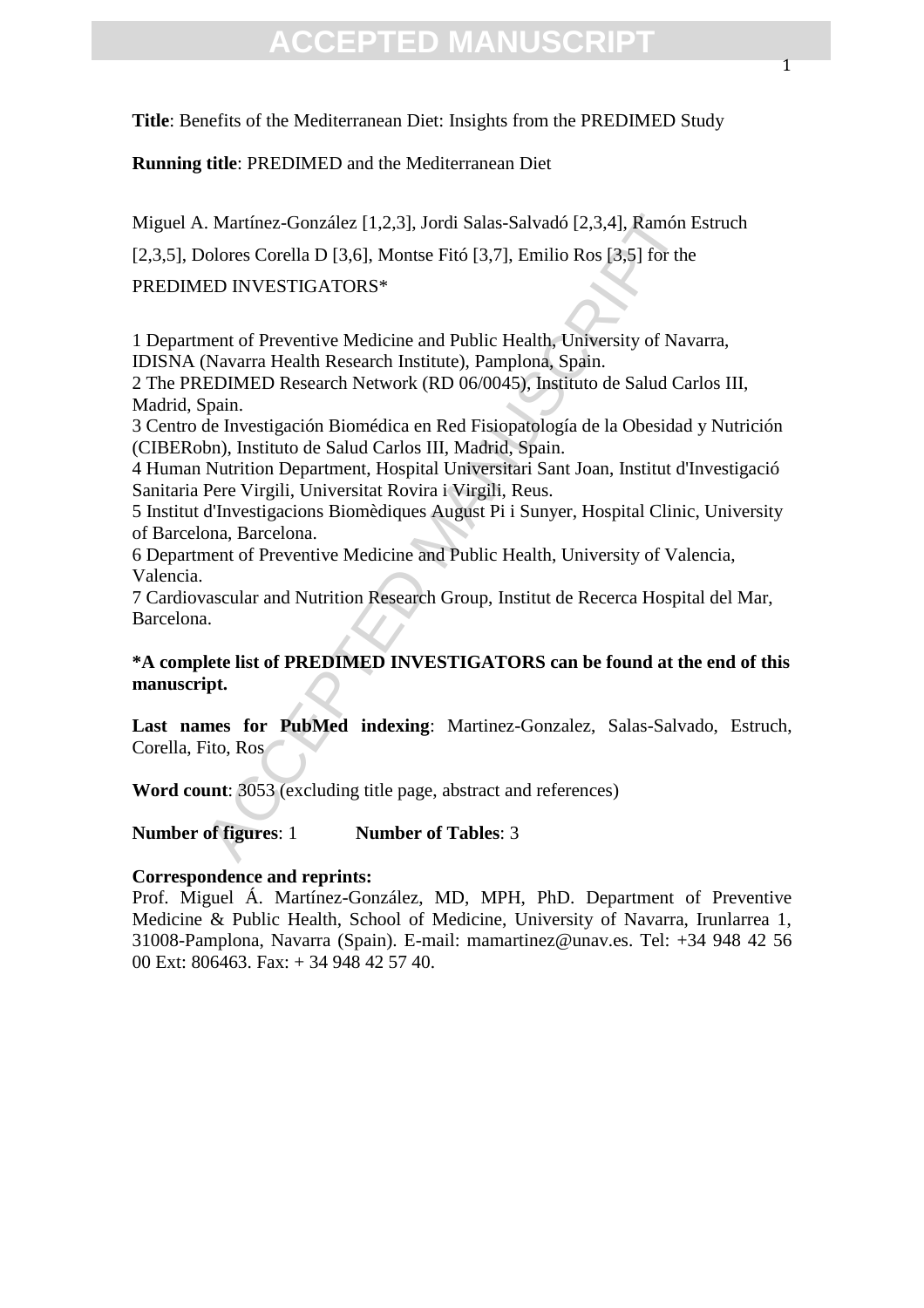Encylide The Meridian Control and through Certion, the Internal Certion Biomédica en Red de Fisiopatología de la Obesidad y Nutrici<br>
bn), and by grants from Centro Nacional de Investigaciones Cardi<br>
6/2007), Fondo de Inves **Funding Disclosure:** Supported by the official funding agency for biomedical research of the Spanish government, Instituto de Salud Carlos III (ISCIII), through grants provided to research networks specifically developed for the trial (RTIC G03/140, to Dr. Estruch; RTIC RD 06/0045, to Dr. Martínez-González and through Centro de Investigación Biomédica en Red de Fisiopatología de la Obesidad y Nutrición (CIBERobn), and by grants from Centro Nacional de Investigaciones Cardiovasculares (CNIC 06/2007), Fondo de Investigación Sanitaria–Fondo Europeo de Desarrollo Regional (PI04-2239, PI 05/2584, CP06/00100, PI07/0240, PI07/1138, PI07/0954, PI 07/0473, PI10/01407, PI10/02658, PI11/01647, P11/02505 and PI13/01090), Ministerio de Ciencia e Innovación (AGL-2009-13906-C02 and AGL2010-22319-C03), Fundación Mapfre 2010, Consejería de Salud de la Junta de Andalucía (PI0105/2007), Public Health Division of the Department of Health of the Autonomous Government of Catalonia, Generalitat Valenciana (ACOMP06109, GVACOMP2010-181, GVACOMP2011-151, ACOMP/2013/165, ACOMP/2013/159, CS2010-AP-111, and CS2011-AP-042), and Regional Government of Navarra (P27/2011).

**Role of the Funders**: funding sources had no role in the design and conduct of the study; collection, management, analysis, and interpretation of the data; and preparation, review, or approval of the manuscript.

**Conflicts of interest**: MA Martinez-Gonzalez received grants for research from the International Nut Council, Reus, Spain; J. Salas-Salvado has received grants for research from the International Nut Council, Reus, Spain and is a non paid member of its Scientific Advisory Committee; Ramon Estruch no conflicts of interest; D. Corella no conflicts of interest; M. Fito no conflicts of interest and E. Ros has received grants for research from the California Walnut Commission, Sacramento, CA, U.S. and is a non paid member of its Scientific Advisory Committee;

**Non standard abbreviations**: AF, atrial fibrillation; CHD, coronary heart disease; CV, cardiovascular; CVD, CV disease; DLP, dyslipidemia; EVOO, extra-virgin olive oil; FFQ, food frequency questionnaire; HTN, hypertension; MeDiet, Mediterranean diet; MetS, metabolic syndrome; PAD, peripheral artery disease; PREDIMED (PREvención con DIeta MEDiterránea); RCT,randomized control trial; T2DM, type 2 diabetes mellitus.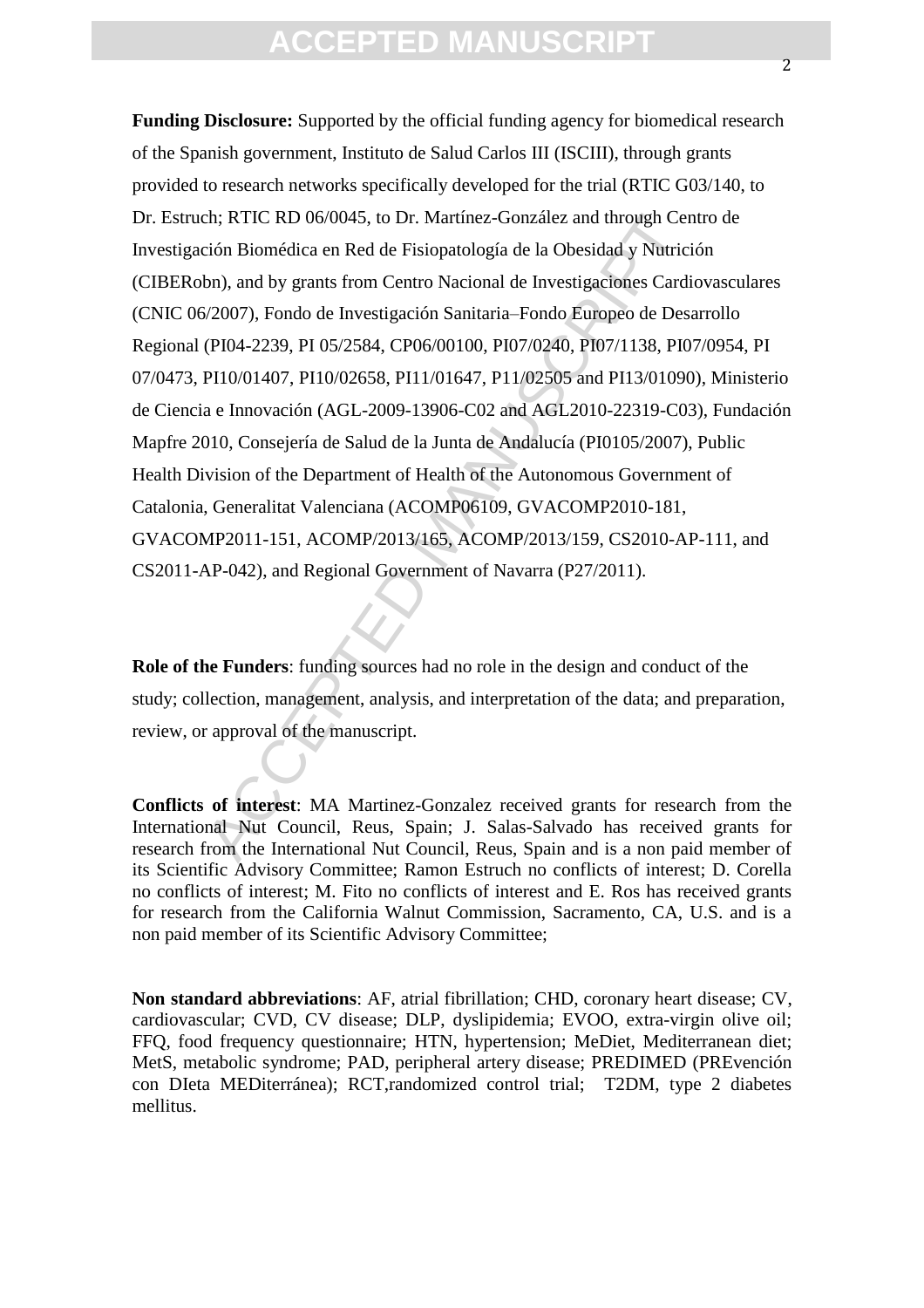#### **ABSTRACT**

rial assessed the long-term effects of the Mediterranean diet (Meltiorascular disease (CVD). We randomized 7447 men and wom<br>ree diets: MeDiet supplemented with extra-virgin olive oil (E<br>d with nuts, and control diet (advic The PREDIMED (PREvención con DIeta MEDiterránea) multicenter, randomized, primary prevention trial assessed the long-term effects of the Mediterranean diet (MeDiet) on clinical events of cardiovascular disease (CVD). We randomized 7447 men and women at high CVD risk into three diets: MeDiet supplemented with extra-virgin olive oil (EVOO), MeDiet supplemented with nuts, and control diet (advice on a low-fat diet). No energy restriction and no special intervention on physical activity were applied. We observed 288 CVD events (a composite of myocardial infarction, stroke or CVD death) during a median time of 4.8 years; hazard ratios were 0.70 (95% CI, 0.53-0.91) for the MeDiet+EVOO and 0.70 (CI, 0.53-0.94) for the MeDiet+nuts compared to the control group. Respective hazard ratios for incident diabetes (273 cases) among 3541 non-diabetic participants were 0.60 (0.43-0.85) and 0.82 (0.61-1.10) for MeDiet+EVOO and MeDiet+nuts, respectively versus control. Significant improvements in classical and emerging CVD risk factors also supported a favorable effect of both MeDiets on blood pressure, insulin sensitivity, lipid profiles, lipoprotein particles, inflammation, oxidative stress, and carotid atherosclerosis. In nutrigenomic studies beneficial effects of the intervention with MedDiets showed interactions with several genetic variants (TCF7L2, APOA2, MLXIPL, LPL, FTO, M4CR, COX-2, GCKR and SERPINE1) with respect to intermediate and final phenotypes. Thus, the PREDIMED trial provided strong evidence that a vegetable-based MeDiet rich in unsaturated fat and polyphenols can be a sustainable and ideal model for CVD prevention.

**Keywords**: Mediterranean diet, Dietary intervention, randomized trials, primary prevention, atrial fibrillation, peripheral artery disease, stroke, type-2 diabetes.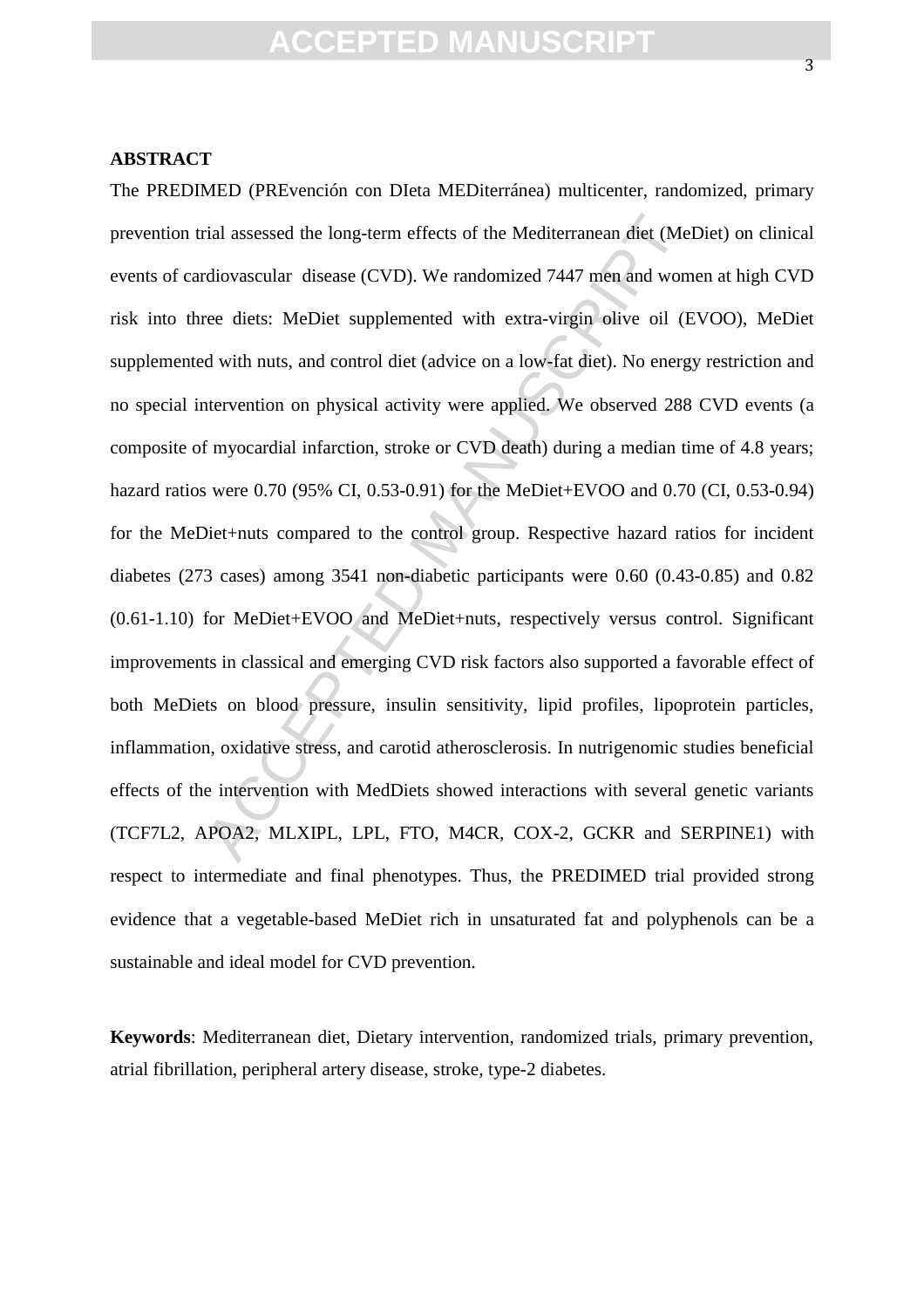#### **Introduction**

ant disease (CHD) and stroke ranked first and third, respectively<br>s of disability-adjusted years according to the global burden of d<br>
urthermore, the projections of mortality from CVD for 2030 a<br>
e need for preventive stra Cardiovascular (CV) disease (CVD) is the main cause of worldwide premature mortality. Coronary heart disease (CHD) and stroke ranked first and third, respectively, as the leading global causes of disability-adjusted years according to the global burden of disease estimates for 2010**<sup>1</sup>** . Furthermore, the projections of mortality from CVD for 2030 are dismal**2,3** and underline the need for preventive strategies as a public health priority. In this context, a highquality diet and a healthy lifestyle at middle age are the most important factors for CVD prevention**3-7**. Consequently, the diet-heart hypothesis has been a long-standing tenet in CVD prevention and nutritional epidemiology during the last 50 years**7-8**. Recently, the relevance of overall high-quality food patterns, rather than the focus on single nutrients and foods, has emerged as a powerful paradigm to address the inherent complexity of dietary exposures and to assess their potential CVD preventive effects. Food patterns can be described as the amounts, proportions, combinations or varieties for the consumption of different foods and beverages and the frequency with which they are usually consumed. This approach allows the assessment of synergistic interactions and cumulative effects among different foods and nutrients, preempts confounding by alternative dietary exposures, avoids some problems of co-linearity between foods or nutrients and thus provides a strong methodological tool in nutritional epidemiology<sup>9-10</sup>. Even though randomized dietary intervention trials are the hallmarks for acquiring knowledge on the effects of diet on CVD, most research in the field of dietary patterns is observational, with some potential for residual confounding and other possible sources of bias. These limitations have been the subject of ample but probably undue criticism**10,11** .

A weakness of the diet-heart hypothesis is that most of the available experimental research in the field has not used hard clinical outcomes, but only intermediate risk biomarkers. The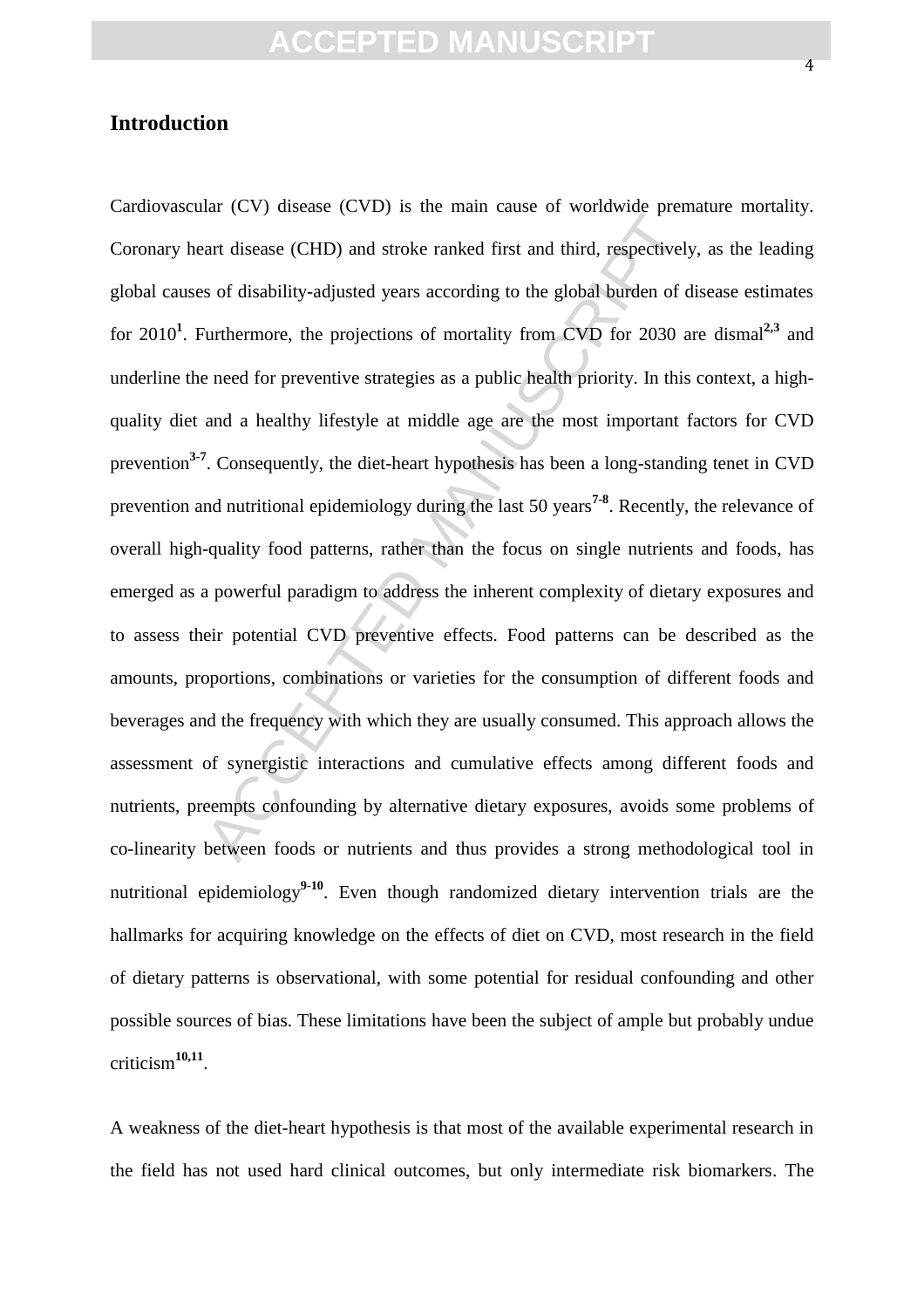posibility of assessing multiple biomarker combinations at<br>
, other lesser-known pathways could account for a substantia<br>
.) events. The most sensible approach, therefore, in order to inve<br>
essis is to use hard clinical CV existence of multiple pathways leading from diet to CVD speaks against the simplistic approach of giving a high value to changes in any single biomarker. Moreover, the induction period can vary for the different pathways in which diverse biomarkers are involved, thus limiting the possibility of assessing multiple biomarker combinations at any time point. Furthermore, other lesser-known pathways could account for a substantial proportion of clinical CVD events. The most sensible approach, therefore, in order to investigate the dietheart hypothesis is to use hard clinical CVD events as end-points of randomized controlled trials (RCTs). Most feeding trials, however, are usually short term and rarely include clinical end-points such as CVD events or death<sup>11</sup>. The PREDIMED trial was designed to overcome both the problem of the single-nutrient approach and the limitations of assessing only intermediate risk markers. Indeed, the PREDIMED randomized trial used an overall food pattern as the intervention and assessed hard CVD events as end-points**<sup>12</sup>** providing a high level of scientific evidence.

# **Scientific evidence of the cardio-metabolic benefits of the Mediterranean diet**

The abundant and consistent observational evidence that was available to support the benefits of the Mediterranean diet (MeDiet) and, specifically, of tree nuts and olive oil, on CV health prompted us to choose this traditional dietary model enriched with olive oil or nuts as the intervention**13-44**. Table 1 summarizes the results of meta-analyses and systematic reviews assessing the effects of MeDiet on different cardiometabolic outcomes.

The MeDiet is defined as the traditional dietary pattern found in the early 1960s in Greece, Southern Italy, Spain and other olive-growing countries of the Mediterranean basin. It is a frugal diet that uses generous amounts of olive oil as main culinary fat and has a high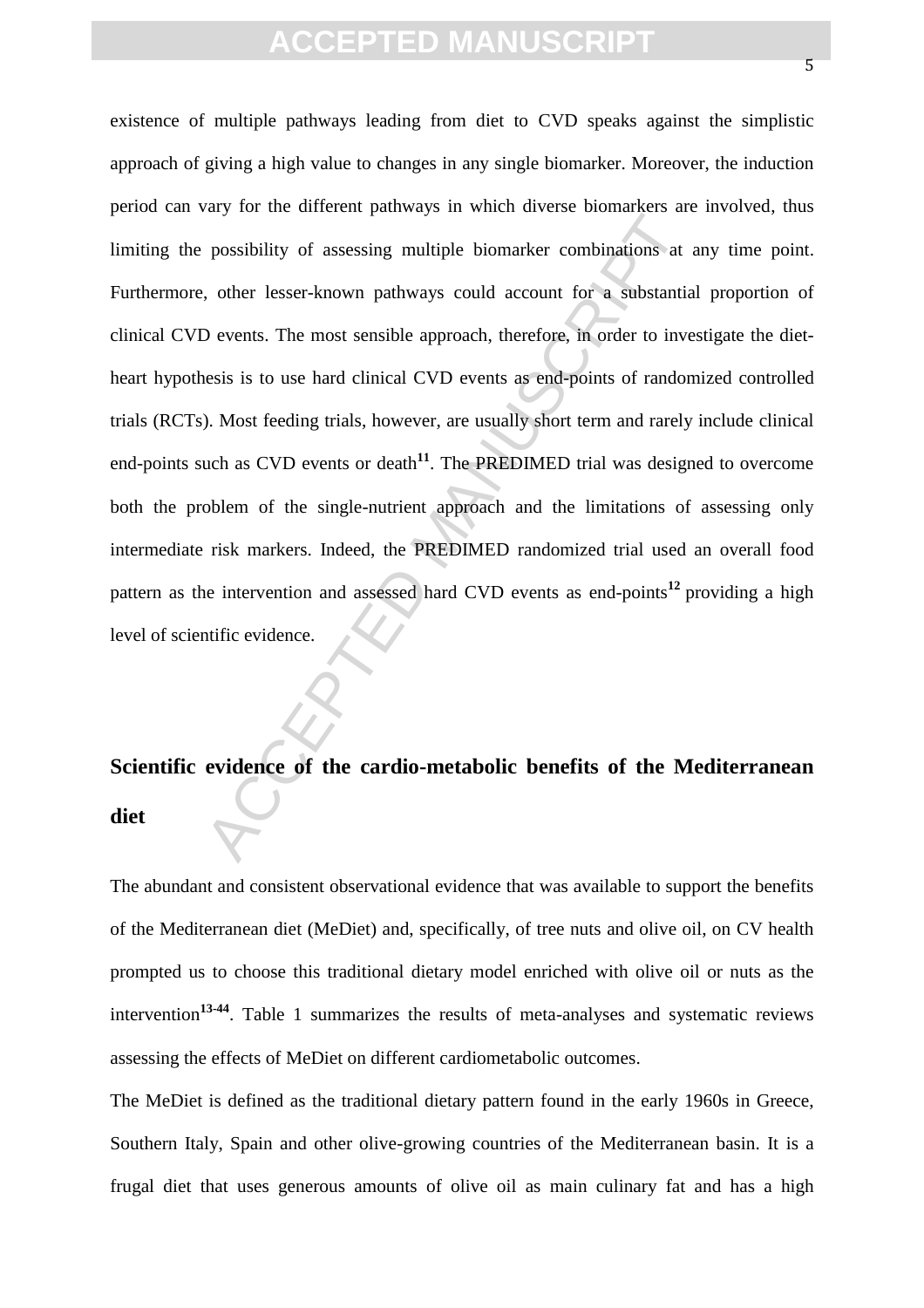For the original englishment of sweeting and the Predictor of sweet meats. In comparison with other healthy patterns, such as the dietary pattern or the Alternative Healthy Eating Index, the consequently higher in the MeDi consumption of plant-derived foods (fruit, vegetables, legumes, nuts and seeds, and whole grain cereals); frequent but moderate intake of wine (especially red wine), usually with meals; moderate consumption of seafood and dairy products (especially yogurt and cheese, but not whole milk, butter or cream), poultry and eggs; and low consumption of sweet desserts, red and processed meats. In comparison with other healthy patterns, such as the DASH diet, the healthy US dietary pattern or the Alternative Healthy Eating Index, the consumption of fruit and fish is usually higher in the MeDiet, while the consumption of dairy products tends to be lower. In healthy vegetarian food patterns, meat and seafood are not consumed, but eggs and dairy are most frequently included. Legumes, nuts/seeds, and processed soy are all higher in a healthy vegetarian food pattern than in the healthy U.S.-style or Mediterranean-style patterns. A considerable scientific advantage of the MeDiet over other healthy dietary patterns was the availability of a previous randomized trial, the Lyon Diet Heart study, conducted in myocardial infarction survivors (i.e., it was a secondary prevention trial). It showed that a MeDiet enriched with alpha-linolenic acid, but not olive oil, provided a strong protection against recurrent CHD**<sup>45</sup>** .

 Our hypothesis when designing the PREDIMED trial was that the MeDiet would be superior to a low-fat diet for primary CVD prevention. This hypothesis had never been tested previously using a RCT design.

#### **Design and methods of the PREDIMED study**

The PREDIMED study was a primary prevention trial which tested the long-term effects of the MeDiet on incident CVD in men and women at high CVD risk aged 55-75 y (men) or 60- 80 y (women). PREDIMED was a multicenter, nutritional intervention RCT carried out in Spain from 2003 to 2011. The study was funded by the official Spanish agency for scientific research, Instituto de Salud Carlos III**<sup>12</sup>**. A web site (www.predimed.es) and the supplemental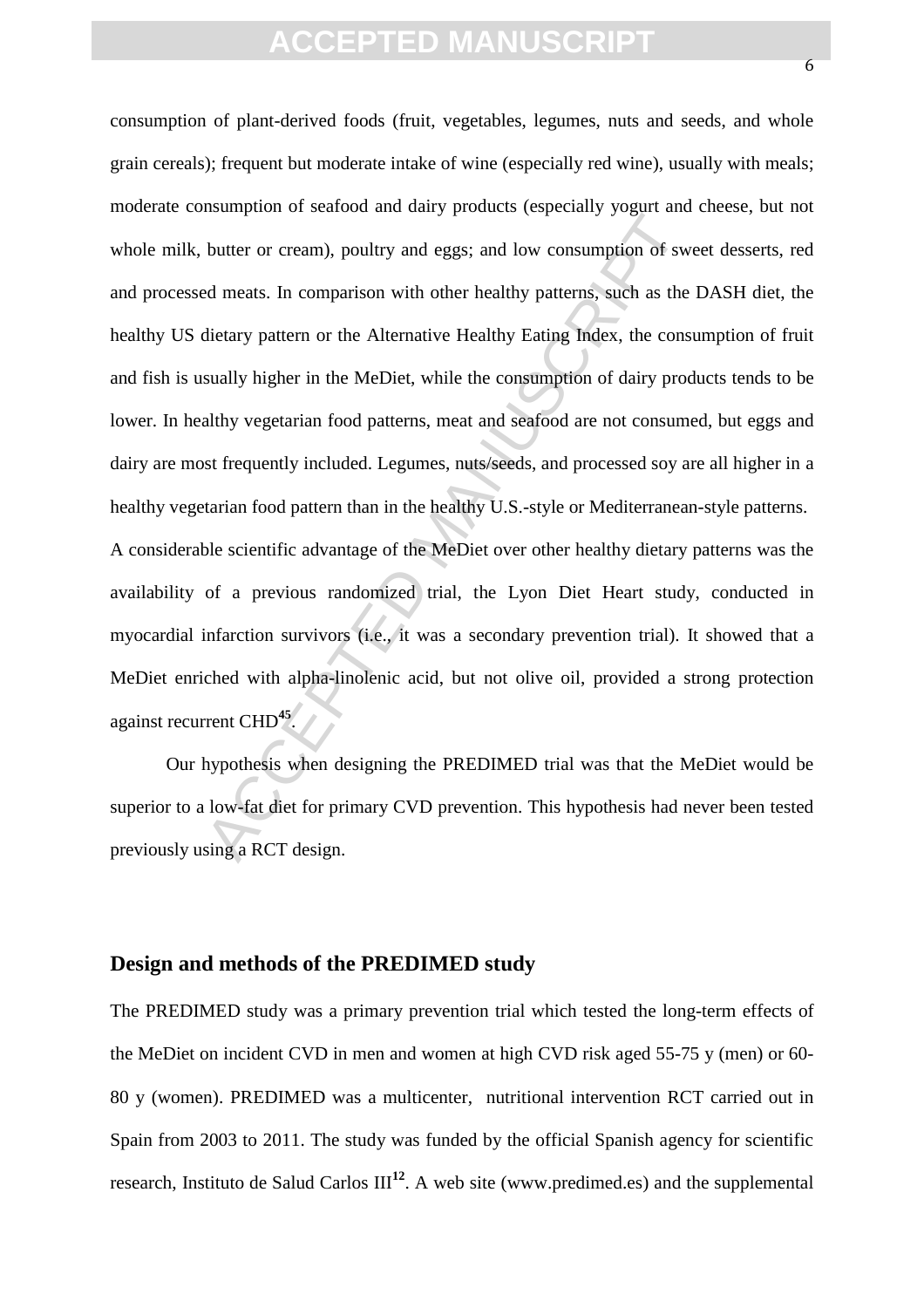material published together with the final results<sup>46</sup> provide full details of the study protocol. We selected participants from  $>200$  primary care facilities affiliated with 11 recruiting sites. All participants were at high risk for CVD, but had no history of previous CVD episodes at enrolment. Criteria for recruitment were the presence of either type 2 diabetes mellitus (T2DM) or ≥3 risk factors (smoking, overweight or obesity, hypertension/HTN, dyslipidemia/DLP, and family history of early-onset CVD). Participants were randomized into one of three diets: 1) MeDiet supplemented with extra-virgin olive oil (EVOO) ;2) MeDiet supplemented with nuts; and 3) control diet (advice on a low-fat diet).

Criteria for recruitment were the presence of either type 2 directions in the presence of either type 2 directions (smoking, overweight or obesity, hypth DLP, and family history of early-onset CVD). Participants we three Full-time registered dietitians delivered the intervention. Throughout the study, participants attended quarterly individual visits and group sessions in which they were instructed to follow the allocated diets. Participants also attended quarterly group sessions where they received written material with information on key Mediterranean foods and seasonal shopping lists, menus and specific recipes for a typical week. This material was discussed in detail with the dietitians. Allotments of EVOO (1 L per week, including a minimum of 50 mL/day for participants and the rest for family needs) or mixed nuts (30 g/day: 15 g walnuts, 7.5 g almonds and 7.5 g hazelnuts plus extra allocations for the family) were supplied at no cost to each participant randomly assigned to the MeDiet groups on a quarterly basis during the group sessions with dietitians. Participants in the control diet group attended similar quarterly sessions with explanations and written material on the low-fat diet and they received non-food gifts in these sessions. The three diets were energy-unrestricted and no intervention on physical activity was conducted.

A validated 14-point MeDiet screener**<sup>47</sup>** was used by dietitians as a tool to both assess actual adherence to the MeDiet and enhance future adherence. These 14 items were:

1. Use of olive oil as the main culinary fat

7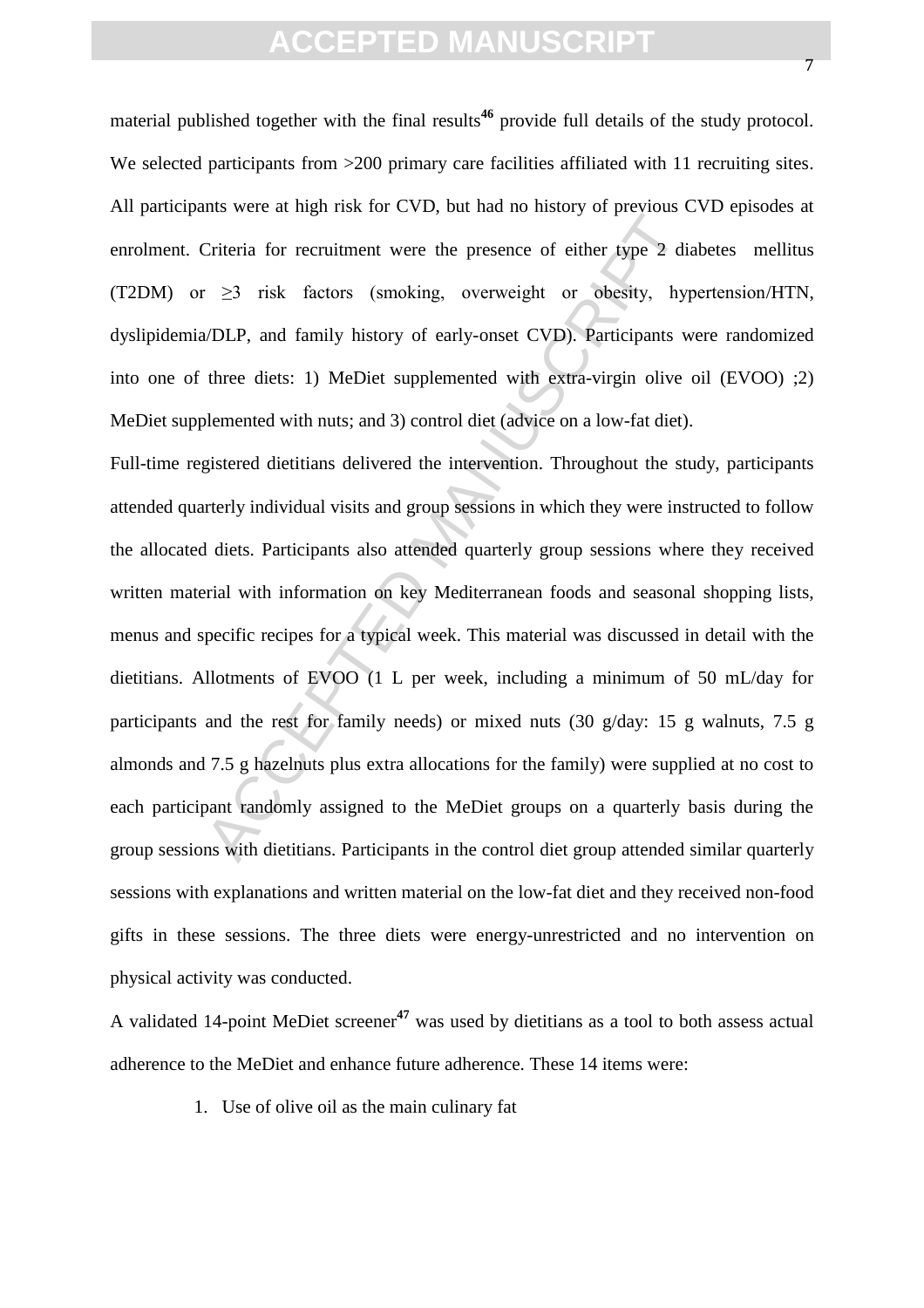- 2. Consumption of  $\geq 4$  tablespoons/d of olive oil (including oil used for frying, salads, out-of-house meals, etc.)
- 3. Consumption of  $\geq 2$  servings/d of vegetables
- 4. Consumption of  $\geq$  3 servings/d of fruits
- 5. Consumption of <1 serving/d of red meat, hamburger or meat products (ham, sausage, etc.)
- 6. Consumption of <1 serving/d of butter, margarine, or cream
- 7. Consumption of <1 serving/d of sweetened and/or carbonated beverages
- 8. Consumption of  $\geq 1$  serving/d of wine
- 9. Consumption of  $\geq$  3 servings/week of legumes
- 10. Consumption of  $\geq$  3 servings/week of fish or shellfish
- 11. Consumption of <3 servings/week of commercial sweets or pastries (not homemade), such as cakes, cookies, biscuits or custard
- 12. Consumption of  $\geq 3$  servings/week of nuts (including peanuts)
- Accommunion of  $≥$  2 servings of regenents.<br>
Accommunion of  $≥$  3 servings of reductions<br>
Accommunion of  $≤$  1 serving of of reduction that sausage, etc.)<br>
Accommunion of  $≤$ 1 serving of of butter, margarine, or cream<br>
A 13. Preferential consumption of chicken, turkey or rabbit meat instead of veal, pork, hamburger or sausage
- 14. Consumption of  $\geq 2$  servings/week of sofrito, a sauce made with tomato and onion, leek or garlic and simmered with olive oil.

Validated food frequency questionnaires covering 137 foods were collected yearly by the dietitians. This repeated collection of dietary data allowed us to use the PREDIMED trial as a unique setting for subsequent cohort studies analyzed as a prospective observational followup study with repeated measurements of diet, thus improving the quality of our dietary assessment**<sup>10</sup>** .

Fasting blood and spot urine were obtained and serum, plasma and DNA samples were saved. Objective biomarkers of adherence to the supplemental foods (urinary hydroxytirosol as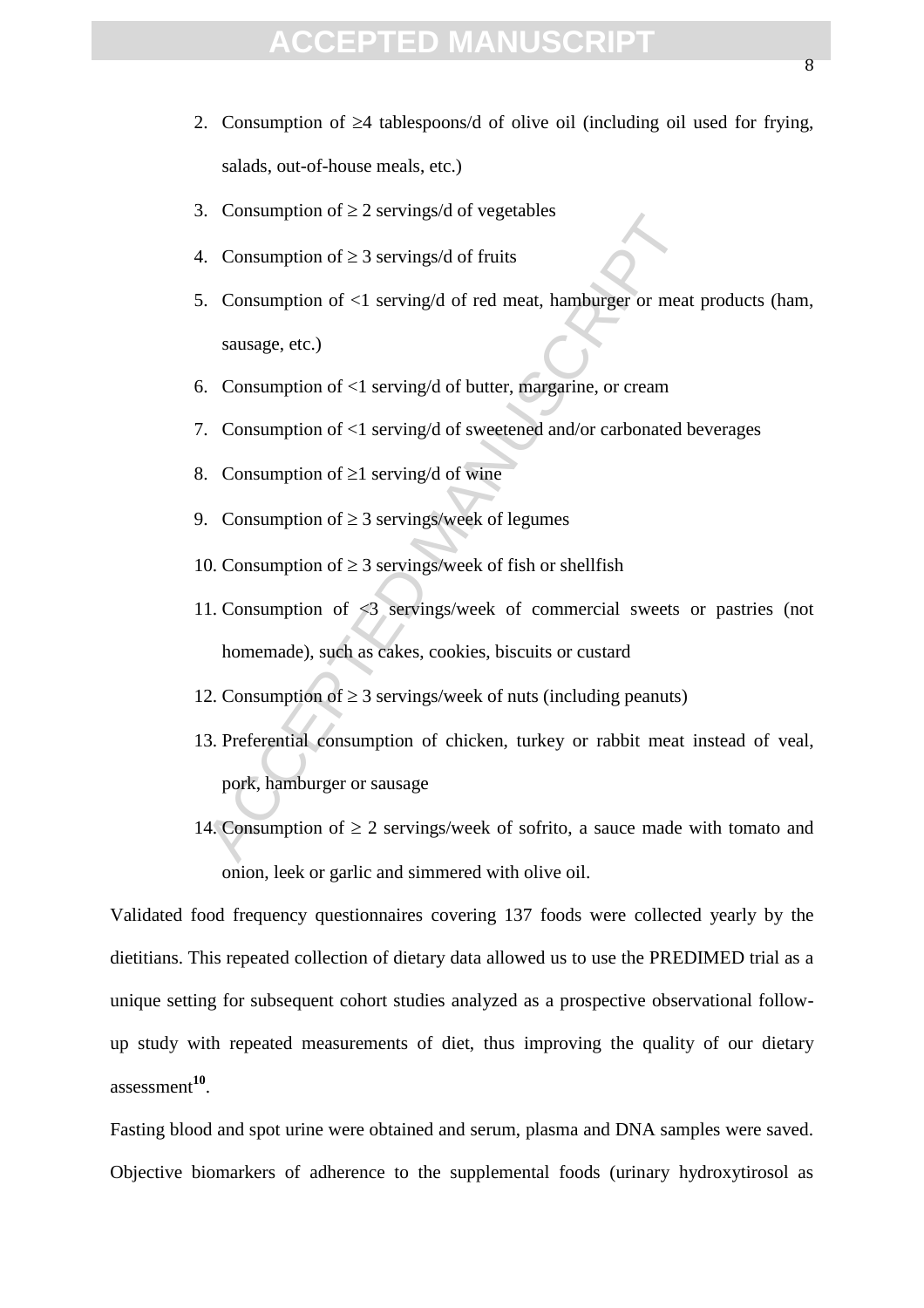marker of EVOO consumption and plasma α-linolenic acid as marker of walnut consumption) were determined in random sub-samples.

Infarction/MI, non-fatal stroke or CVD death). This composite evants during a median follow-up of 4.8 years. The trial was neit<br>independently assess each of the three components of the comt<br>utcomes included total mortality The pre-specified primary end-point of the trial was incident CVD (a composite of non-fatal myocardial infarction/MI, non-fatal stroke or CVD death). This composite event occurred in 288 participants during a median follow-up of 4.8 years. The trial was neither powered nor designed to independently assess each of the three components of the combined end-point. Secondary outcomes included total mortality, T2DM, metabolic syndrome (MetS), peripheral arterial disease (PAD), atrial fibrillation (AF), neurodegenerative diseases and major cancers. An event adjudication committee, whose members were blinded to group allocation, was responsible for event ascertainment. All participants provided written informed consent and the protocol was approved by the Institutional Review Boards of all participating centers.

#### **Main results of the PREDIMED trial**

We randomized 7447 participants into the three PREDIMED intervention groups. The groups were well-balanced with respect to their baseline characteristics and pharmacologic treatments. Though small, between-group differences in some baseline characteristics were observed, but they were not clinically meaningful. Furthermore, we adjusted all risk estimates for these variables. The mean age of participants was 67 years, 57% were women and the mean body mass index was 30 kg/m<sup>2</sup>. The baseline prevalence of diabetes was nearly 50% and the prevalence of DLP and HTN was higher than 70% and 80%, respectively.

Compliance with the intervention in the two MeDiet groups was adequate**<sup>48</sup>**. Our tracking of objective biomarkers in random participant subsamples also indicated compliance with the intended dietary intervention. However, the achieved absolute difference in adherence to the MeDiet (according to the 14-item screener) between the intervention group and the control group was modest, amounting to a maintained difference of 2 points out of 14.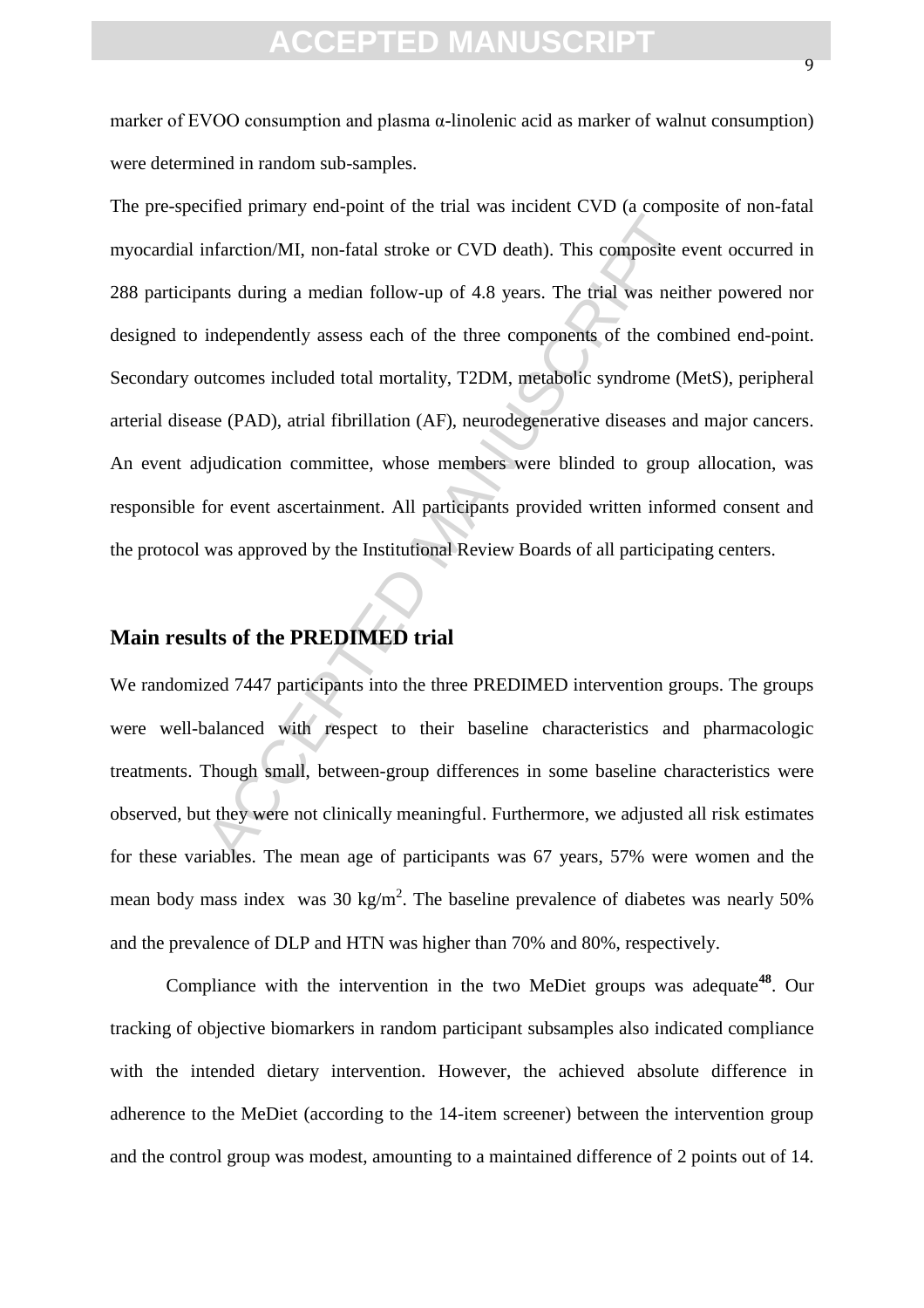There were no between-group differences in physical activity during the study. No dietrelated adverse effects occurred.

We assessed the effect of baseline adherence to the 14-point score with respect to the subsequent incidence of the primary CVD end-point during follow-up**<sup>49</sup>**. As shown in Figure 1, the effect was remarkable. The multivariable-adjusted hazard ratio for participants with a baseline 14-item screener in the  $2<sup>nd</sup>$ -3<sup>rd</sup> quintile who scored between 8-9 points was 0.72 (95%) confidence interval [CI]: 0.55-0.94), and for those with the highest adherence (two upper quintiles, scoring  $10-14$  points) it was  $0.47$  (CI:  $0.35-0.65$ ).

ncidence of the primary CVD end-point during follow-up<sup>49</sup>. As was remarkable. The multivariable-adjusted hazard ratio for pair<br>tiem screener in the  $2^{nd}$ -3<sup>rd</sup> quintile who scored between 8-9 points<br>interval [CI]: 0.55-The observed rates per 1000 person-years for the primary end point were 8.1, 8.0, and 11.2 in the MeDiet+EVOO, MeDiet+nuts, and control groups, respectively. The unadjusted hazard ratios were 0.70 (CI, 0.53-0.91) for the MeD+EVOO and 0.70 (CI, 0.53-0.94) for the MeDiet+nuts. The relative risk reductions, absolute risk reductions and number needed to treat are shown in Table 2 after multivariable adjustment for sex, age, adiposity variables, and baseline CVD risk factors. No effect on all-cause mortality was apparent. Significant disease risk reductions were also observed for incident T2DM (in the subset of participants initially free of T2DM)**50,51** and for other CVD outcomes, such as PAD**<sup>52</sup>** and AF**<sup>53</sup>**. Hence, the PREDIMED study showed with a RCT design for the first time that a MeDiet supplemented with either EVOO or nuts is useful in the primary prevention of CVD, PAD, AF, and T2DM in individuals at high risk.

A beneficial effect of the intervention on MetS status was also observed in the PREDIMED trial**54,55**.In comparison with the control group, participants randomized to either MeDiet were more likely to show reversion of MetS, with HR 1.35 (CI 1.15–1.58) for the MeDiet+EVOO, and HR 1.28 (CI 1.08–1.51) for the MeDiet+nuts. Similarly, the PREDIMED MeDiet interventions were shown to reduce blood pressure and the risk of HTN**56,57** and to slow the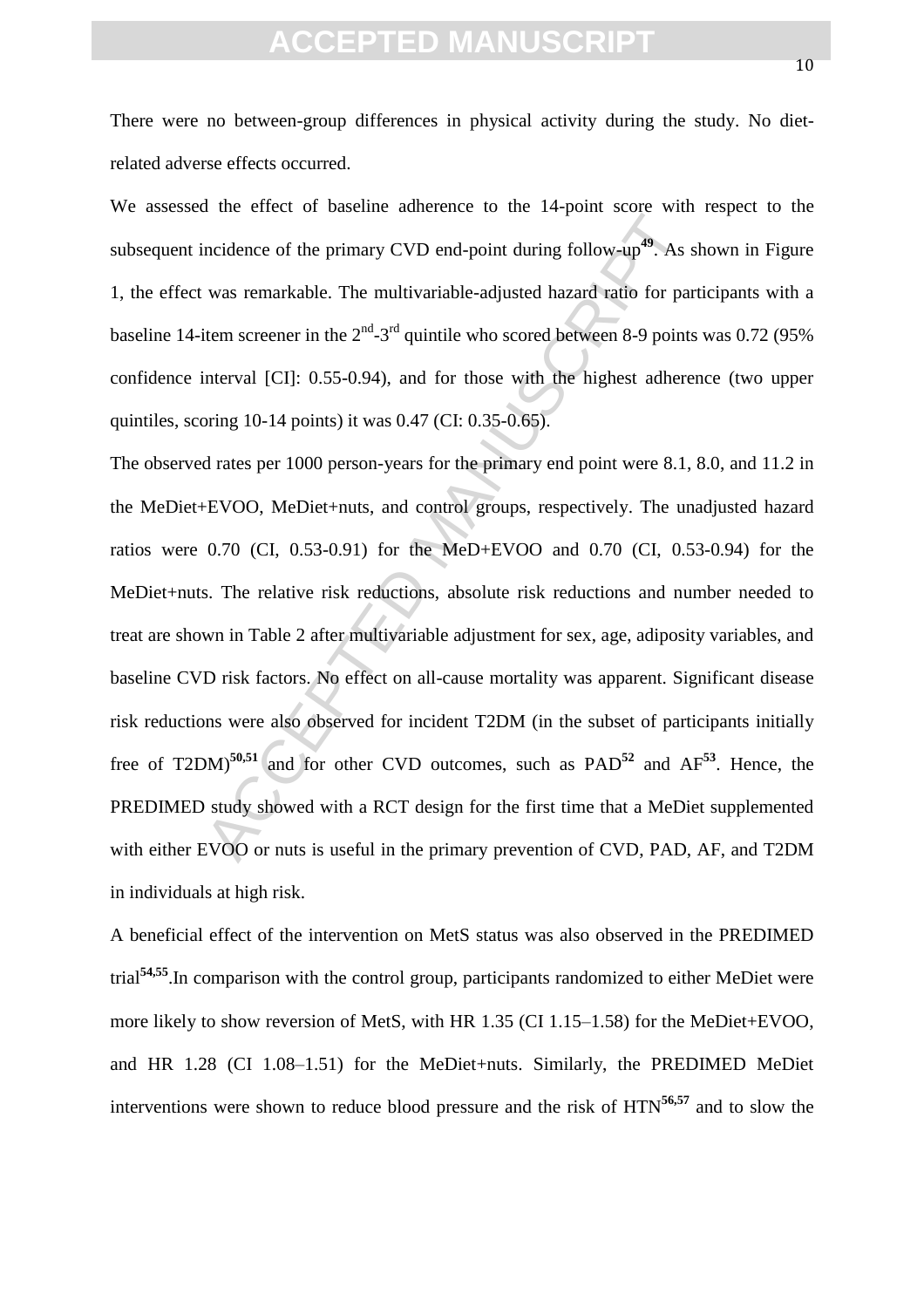progression of subclinical atherosclerosis, as determined by changes in ultrasound-assessed carotid intima-media thickness and plaque**58,59** .

#### **Number of events hypothetically prevented with the Mediterranean diet**

Table 3 shows the number of hard clinical CVD events that could be prevented in a hypothetical cohort of 1,000 persons undergoing the nutritional intervention with the MeDiet used in the PREDIMED trial. These results suggest that even a modest intervention with the MeDiet has the potential to account for a sizable reduction in the number of clinical events in a relatively short period of time.

#### **Observational studies and trials in the context of the PREDIMED trial**

**Solutionary Example 12** and the Mediterra<br>
Solution of 1,000 persons undergoing the nutritional intervention versions of 1,000 persons undergoing the nutritional intervention versions undergoing the nutritional interventi Although some authors have suggested that RCTs with hard clinical events as end-points are the only solution to circumventing the problems of measurement error inherent to observational designs in nutritional epidemiology, trials are far from perfect, and also present considerable limitations**<sup>10</sup>**. These problems include the frequent suboptimal compliance, losses to follow-up, and the ethical need to prematurely halt the trial when there is sufficient evidence of benefit, even when the number of observed events is lower than anticipated. In addition, some degree of contamination of the control group with aspects of the intervention intended only to the active intervention arms of the trial is unavoidable. Moreover some exposures or outcomes cannot be assessed with RCTs.

In this context, the symbiosis between properly designed RCTs and large cohort studies with appropriate and careful control of potentially confounding variables, and due precautions to improve dietary measurements, are currently the best possible option to ascertain the health effects of dietary exposures. Adequately designed and tested food frequency questionnaires (FFQs) have been shown to have acceptable validity when

11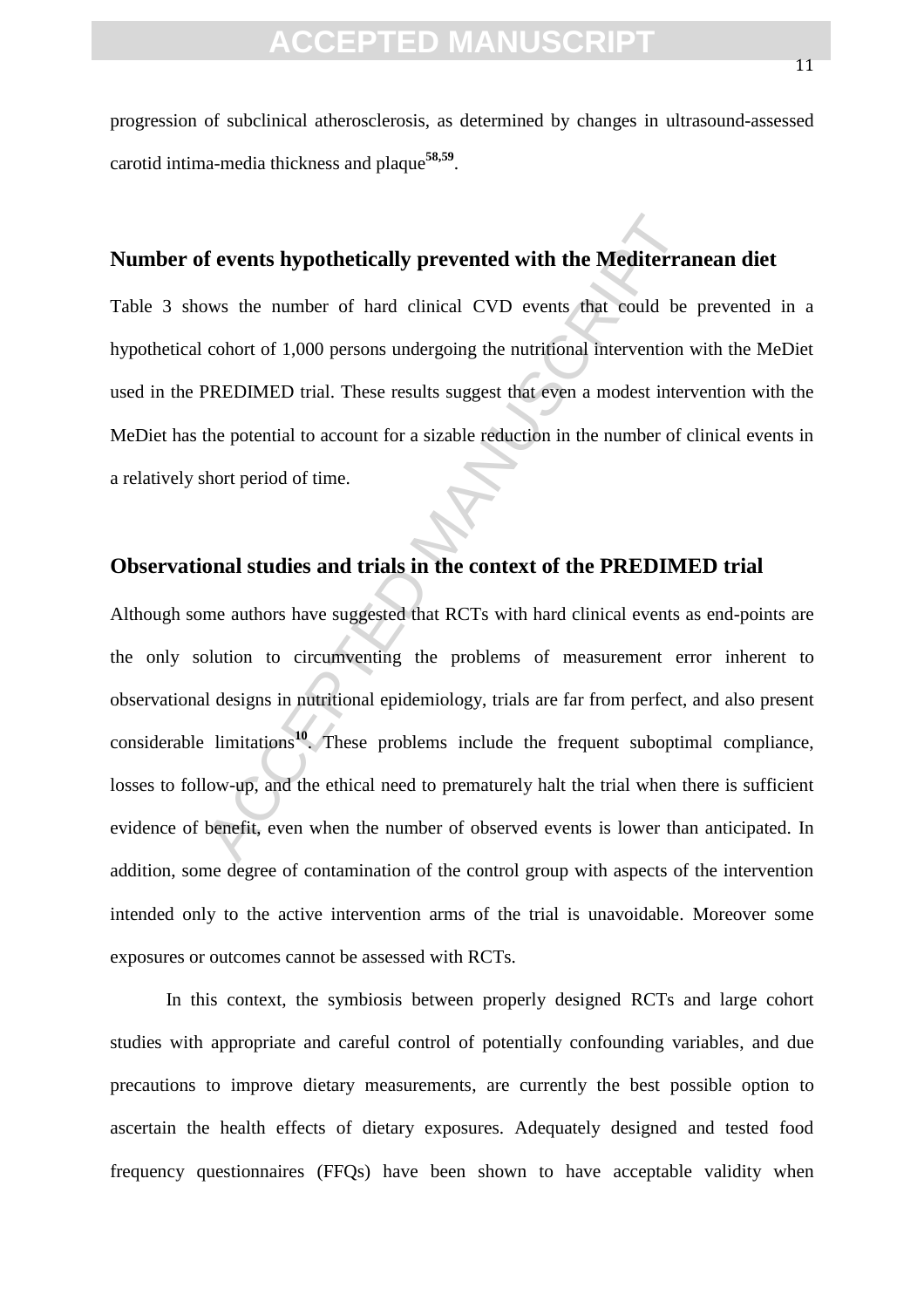compared to reference measures. In addition, adjustment for total energy intake, usually applying the residuals method along with the use of repeated FFQs in long-term prospective cohort studies, further improves their validity estimates**9,10** .

lity of validated FFQs of each participant with yearly repeated magth of the PREDIMED trial<sup>60</sup>. Furthermore, biomarker<br>the validity of our dietary assessment tools<sup>91</sup>. Most follow-u<br>asurements of dietary intake only at The availability of validated FFQs of each participant with yearly repeated measurements is a unique strength of the PREDIMED trial<sup>60</sup>. Furthermore, biomarker analyses have corroborated the validity of our dietary assessment tools**<sup>61</sup>**. Most follow-up studies have collected measurements of dietary intake only at baseline and this is a limitation in nutritional epidemiology because diet may change during follow-up. The PREDIMED study has provided a large body of evidence on the associations between diet and diverse health outcomes taking advantage of the validated FFQs**62-99** .

#### **Mechanisms of protection by the Mediterranean diet**

CVD protection by the MeDiet can be explained by a beneficial effect on classical and emergent CV risk factors**56,100-102** . Although the underlying mechanisms of protection against CVD by the MeDiet are not fully understood, the richness of this dietary pattern in antioxidant<sup>102</sup> and antiinflammatory molecules**<sup>98</sup>** is likely to be relevant. On one hand, this can be due to their antioxidant capacity, such as cell redox state modulating enzyme systems. On the other hand, nutrients have the capacity of modulating gene and protein expression and, subsequently, metabolite production. Previous nutrigenomic studies have revealed that the MeDiet has a protective effect on the expression of several proatherogenic genes involved in vascular inflammation, foam cell formation, and thrombosis**103-104** .

#### **Genomics and the Mediterranean diet**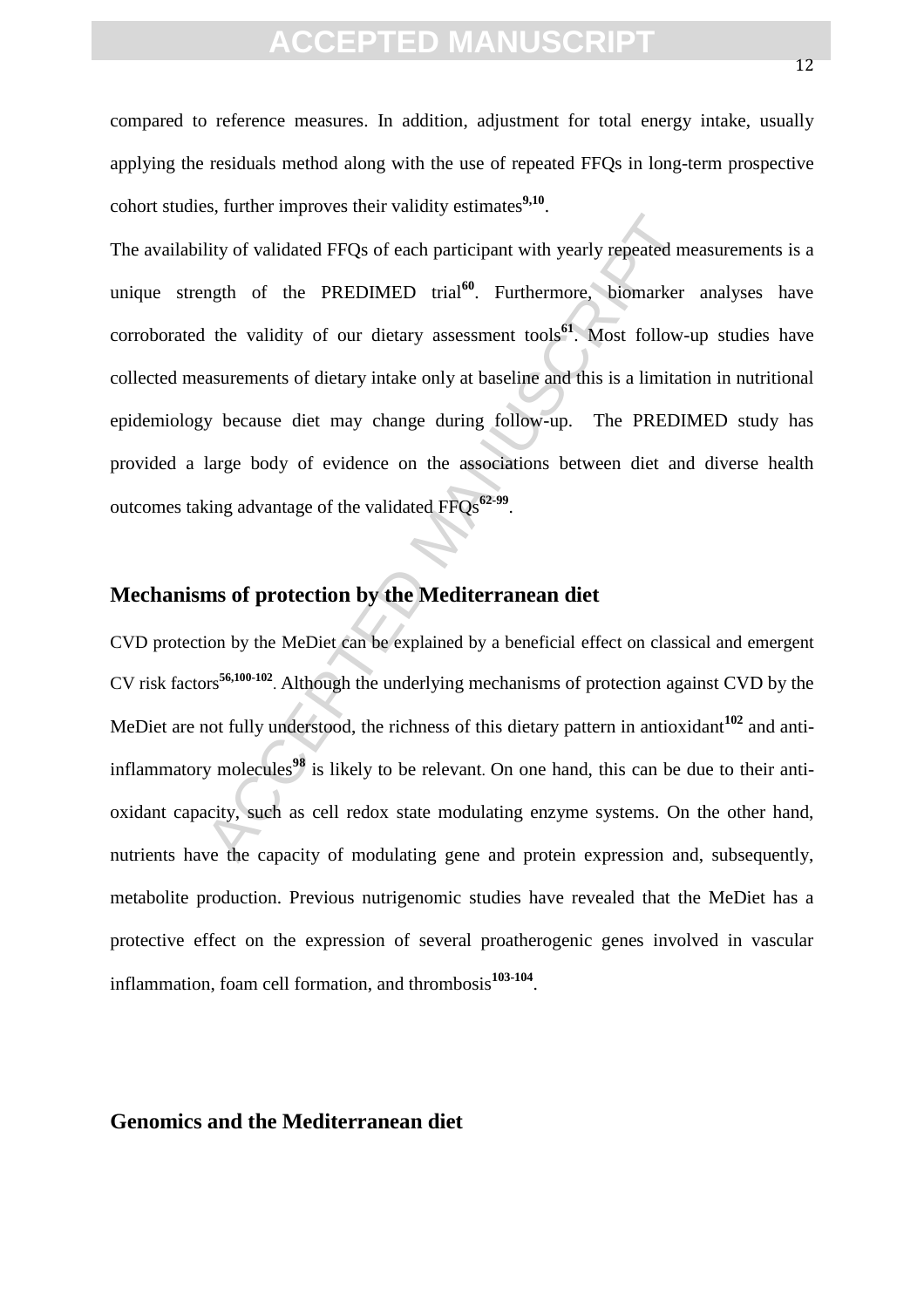$\gamma$ <br>  $\gamma$ <br>  $\gamma$ <br>
ACCEPTED ACCEPTED ANOTED MANUSCRIPT SWATE TO USE ON ( $\gamma$  out of 14 points)<br>
See had higher T2DM risk than wild-type subjects. However, wh<br>
at was high ( $>$ =9 points), these associations disappeared. I<br> We investigated whether the effects of the MeDiet or its components might differ depending on genetic variants. We found several gene-diet interactions in determining both intermediate and CVD phenotypes**105-109**. Suffice it to say that we observed that the association of the MC4R rs17782313 or the FTO rs9939609 polymorphisms with T2DM were modulated by the MedDiet<sup>107</sup>. When adherence to the MedDiet was low  $\ll$ 9 out of 14 points), carriers of the variant alleles had higher T2DM risk than wild-type subjects. However, when adherence to the MedDiet was high (>=9 points), these associations disappeared. These gene-diet interactions remained after adjustment for BMI. Adherence to the MedDiet was found to interact with the TCF7L2-rs7903146 (C>T) polymorphism in relation to fasting glucose, total cholesterol,low-density lipoprotein cholesterol and triglycerides**<sup>108</sup>**. When adherence to the MedDiet was low, participants with the TT genotype had higher fasting glucose concentrations and lipids than CC+CT individuals but when adherence was high, these differences were not apparent. Moreover, TT subjects had a higher stroke incidence in the control group compared with CC, whereas the dietary intervention with MedDiet was associated with reduced stroke incidence in TT homozygotes but not CC homozygotes<sup>108</sup>. Both genetic and epigenetic effects on microRNA target site polymorphisms were also analyzed. A gain-of-function microRNA-410 target site polymorphism (rs13702T>C) in the lipoprotein lipase gene, interacted with the MedDiet intervention in the association with triglyceride levels and stroke incidence**<sup>110</sup>**. The interplay between genetic and epigenetic factors may contribute to better understand some biological mechanisms underlying CVD progression. Overall these results highlight the relevance of the multi-level omics approaches to a more comprehensive investigation of the mechanisms accounting for the MedDiet protective effects.

#### **Conclusions**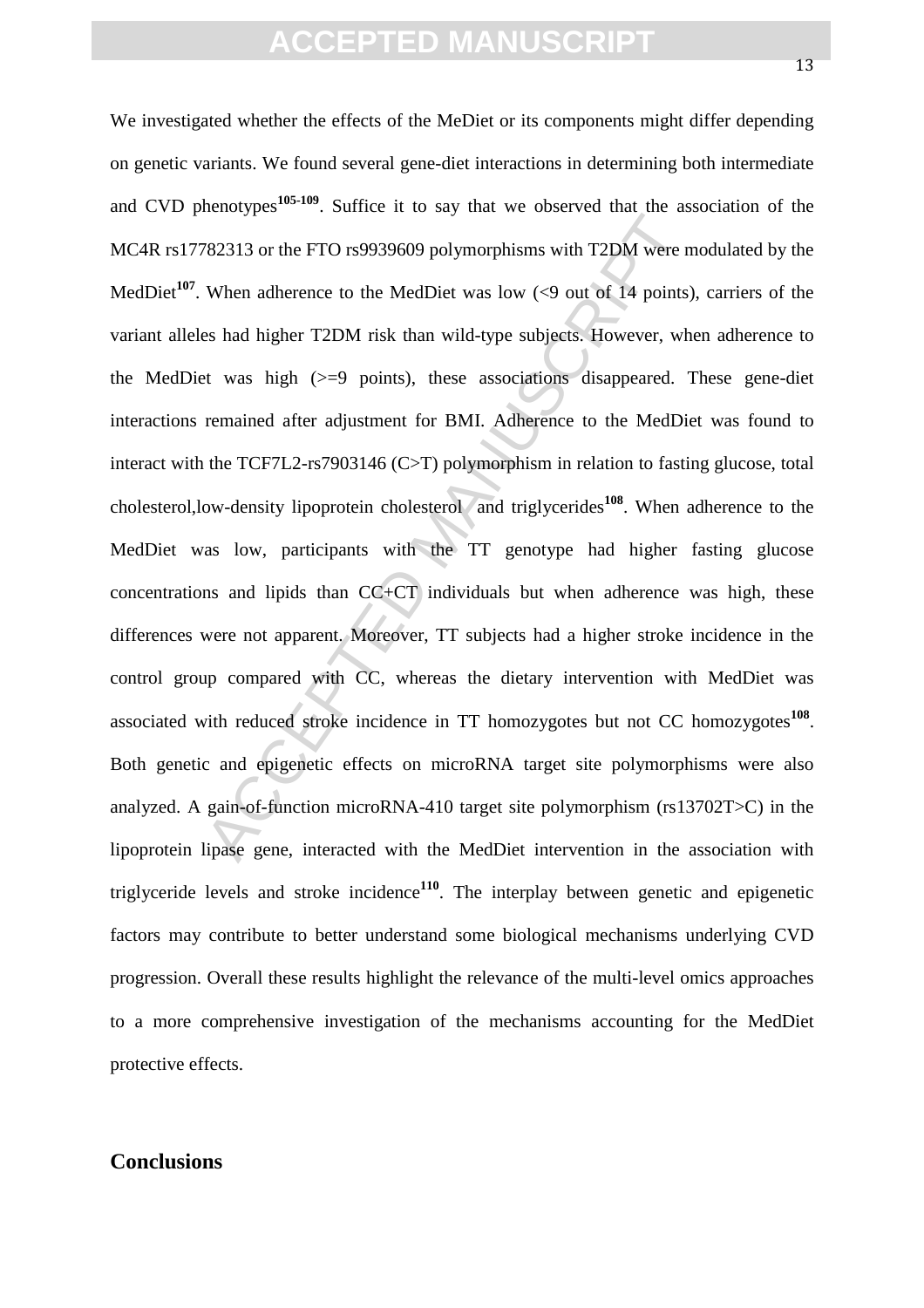The findings from the PREDIMED trial, the Lyon Diet-Heart trial, and many large prospective cohorts are fully consistent. These large observational and experimental studies are also supported by mechanistic investigations aimed to assess classical and emergent CVD risk factors and pathophysiological pathways. Anti-inflammatory effects and reduced oxidative stress are very likely explanations for the protection observed in the PREDIMED trial. Taken together, these research findings converge, demonstrating that the traditional MeDiet offers an affordable, attractive, and easily achievable protection against CVD.

and pathophysiological pathways. Anti-inflammatory effect<br>ress are very likely explanations for the protection observed in together, these research findings converge, demonstrating that<br>rs an affordable, attractive, and ea Importantly, these findings suggest that an overall dietary pattern that is rich in highunsaturated fat from natural vegetable sources is preferable for CV health than a low-fat diet. In addition, the MeDiet has been shown to effectively control the residual risk observed after standard pharmacologic treatment of DLP anomalies and HTN in high-risk individuals. Taking into account the advanced age of many participants in the PREDIMED trial and in some of the available cohorts, it can be concluded that it is never too late to improve the food pattern to improve CV health.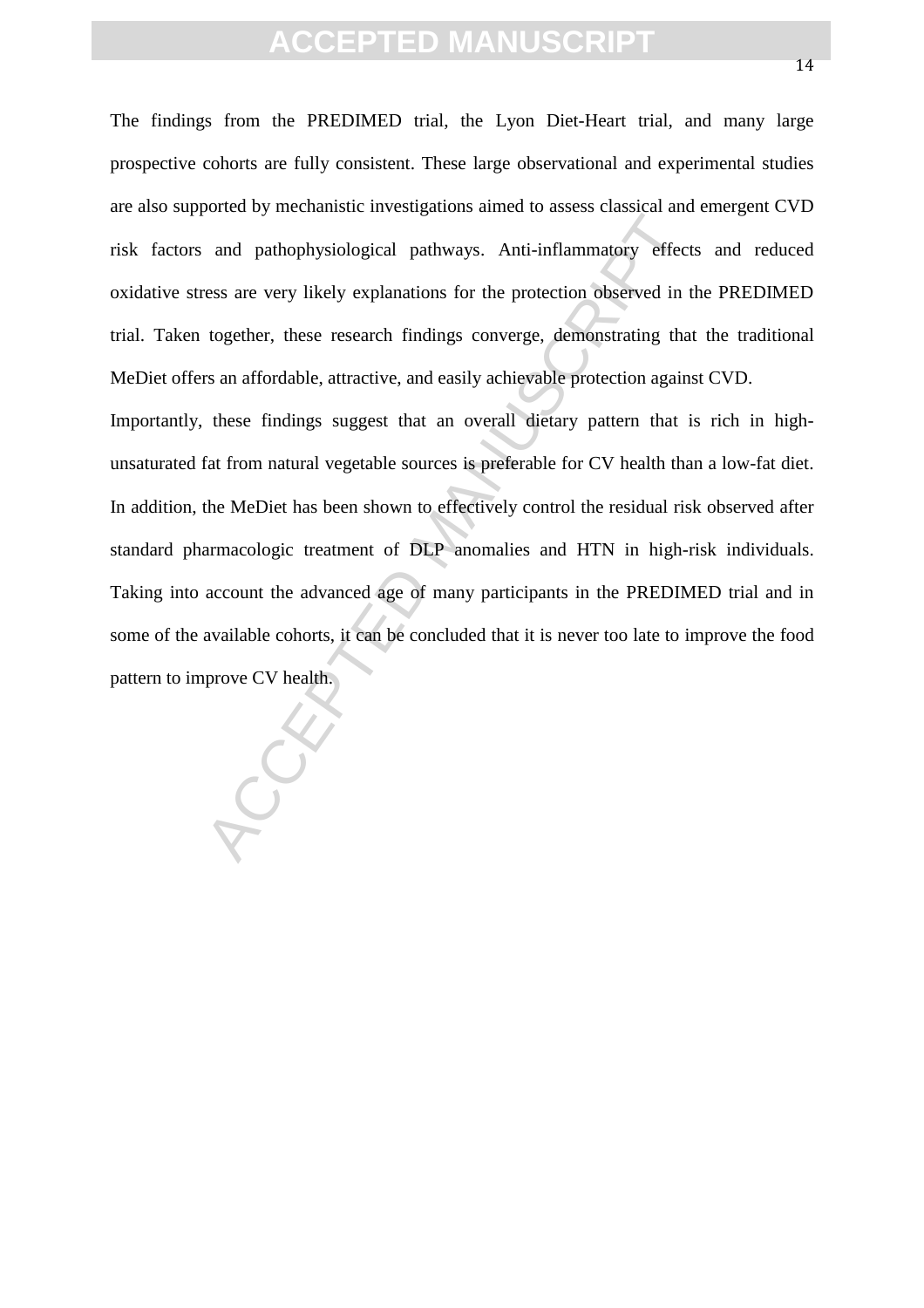#### **References**

- 1. Murray CJ1, Vos T, Lozano R, et al. Disability-adjusted life years (DALYs) for 291 diseases and injuries in 21 regions, 1990-2010: a systematic analysis for the Global Burden of Disease Study 2010. Lancet. 2012;380(9859):2197-223.
- 2. Mathers CD, Longcar D. Projections of Global Mortality and Burden of Disease from 2002 to 2030. PLoS Med. 2006;3(11):e442.
- 3. Labarthe DR, Dunbar SB. Global cardiovascular health promotion and disease prevention: 2011 and beyond. Circulation 2012;125(21):2667-76.
- 4. Chomistek AK, Chiuve SE, Eliassen AH, Mukamal KJ, Willett WC, Rimm EB. Healthy lifestyle in the primordial prevention of cardiovascular disease among young women. J Am Coll Cardiol. 2015;65(1):43-51.
- oloula butuari of Disease Stuay 2010. Lattieet. 2012;2000/8599.1/21<br>SCD, Longcar D. Projections of Global Mortality and Burden of<br>02 to 2030. PLoS Med. 2006;3(11):e442.<br>the DR, Dunbar SB. Global cardiovascular headth promo 5. Lloyd-Jones DM, Hong Y, Labarthe D, et al. Defining and setting national goals for cardiovascular health promotion and disease reduction: the American Heart Association's strategic Impact Goal through 2020 and beyond. Circulation. 2010;121(4):586-613.
- 6. Chiuve SE, Cook NR, Shay CM, Rexrode KM, Albert CM, Manson JE, Willett WC, Rimm EB. Lifestyle-based prediction model for the prevention of CVD: the Healthy Heart Score. J Am Heart Assoc. 2014;3(6):e000954.
- 7. Mozaffarian D, Appel LJ, Van Horn L. Components of a cardioprotective diet: new insights. Circulation. 2011;123(24):2870-91.
- 8. Martinez-Gonzalez MA, Bes-Rastrollo M. Nutrition and cardiovascular disease. In: Rothkopf MM, Nusbaum MJ, Haverstick LP (eds): Metabolic Medicine and Surgery. N. York: CRC Press, 2014.
- 9. Hu FB. Dietary pattern analysis: a new direction in nutritional epidemiology. Curr Opin Lipidol. 2002;13(1):3-9.
- 10. Satija A, Yu E, Willett WC, Hu FB. Understanding nutritional epidemiology and its role in policy. Adv Nutr. 2015;6(1):5-18.
- 11. Smith R. Are some diets "mass murder"? BMJ. 2014;349(1):g7654.
- 12. Martínez-González MÁ, Corella D, Salas-Salvadó J, et al. Cohort profile: design and methods of the PREDIMED study. Int J Epidemiol. 2012;41(2):377-85.
- 13. Maderuelo-Fernandez JA, Recio-Rodríguez JI, Patino-Alonso MC, Pérez-Arechaederra D, Rodriguez-Sanchez E, Gomez-Marcos MA, García-Ortiz L. Effectiveness of interventions applicable to primary health care settings to promote Mediterranean diet or healthy eating adherence in adults: A systematic review. Prev Med. 2014 Dec 16. [Epub ahead of print].
- 14. Widmer RJ, Flammer AJ, Lerman LO, Lerman A. "The Mediterranean Diet, its Components, and Cardiovascular Disease". Am J Med. 2014 Oct 15. [Epub ahead of print]
- 15. Schwingshackl L, Missbach B, König J, Hoffmann G. Adherence to a Mediterranean diet and risk of diabetes: a systematic review and meta-analysis. Public Health Nutr. 2014 Aug 22. [Epub ahead of print]
- 16. Koloverou E, Esposito K, Giugliano D, Panagiotakos D. The effect of Mediterranean diet on the development of type 2 diabetes mellitus: a metaanalysis of 10 prospective studies and 136,846 participants. Metabolism. 2014;63(7):903-11.
- 17. Ros E, Martínez-González MA, Estruch R, Salas-Salvadó J, Fitó M, Martínez JA, Corella D. Mediterranean diet and cardiovascular health: Teachings of the PREDIMED study. Adv Nutr. 2014;5(3):330S-6S.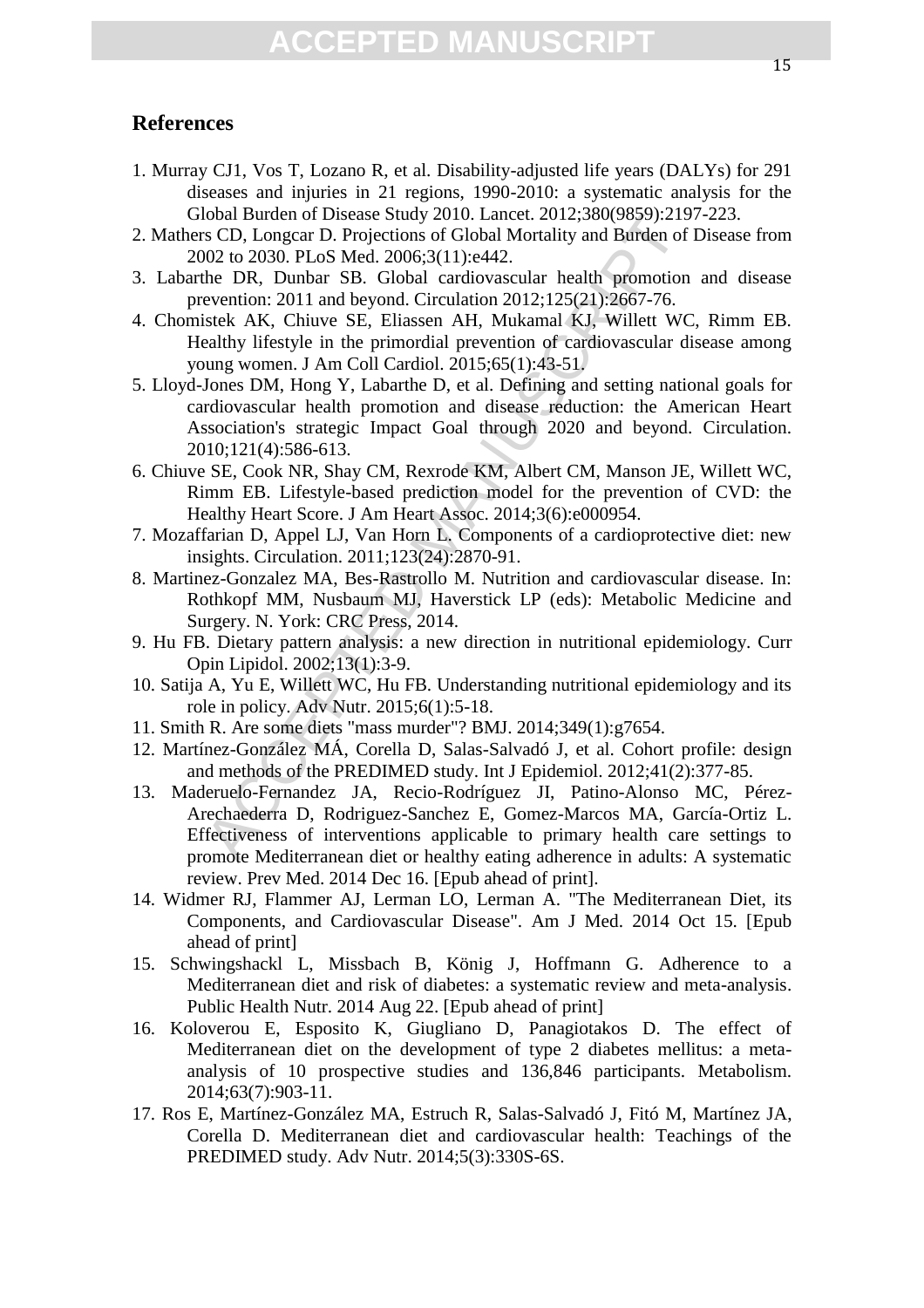- 18. Schwingshackl L, Hoffmann G. Mediterranean dietary pattern, inflammation and endothelial function: a systematic review and meta-analysis of intervention trials. Nutr Metab Cardiovasc Dis. 2014;24(9):929-39.
- 19. Whayne TF Jr. Ischemic heart disease and the Mediterranean diet. Curr Cardiol Rep. 2014;16(6):491.
- 20. Georgoulis M, Kontogianni MD, Yiannakouris N. Mediterranean diet and diabetes: prevention and treatment. Nutrients. 2014;6(4):1406-23.
- 21. Sofi F, Macchi C, Abbate R, Gensini GF, Casini A. Mediterranean diet and health status: an updated meta-analysis and a proposal for a literature-based adherence score. Public Health Nutr. 2014;17(12):2769-82.
- 22. Martinez-Gonzalez MA, Bes-Rastrollo M. Dietary patterns, Mediterranean diet, and cardiovascular disease. Curr Opin Lipidol. 2014;25(1):20-6. Erratum in: Curr Opin Lipidol. 2014;25(4):326.
- 23. Esposito K, Giugliano D. Mediterranean diet and type 2 diabetes. Diabetes Metab Res Rev. 2014;30(Suppl 1):34-40.
- 24. Grosso G, Mistretta A, Frigiola A, Gruttadauria S, Biondi A, Basile F, Vitaglione P, D'Orazio N, Galvano F. Mediterranean diet and cardiovascular risk factors: a systematic review. Crit Rev Food Sci Nutr. 2014;54(5):593-610.
- 25. Esposito K, Kastorini CM, Panagiotakos DB, Giugliano D. Mediterranean diet and metabolic syndrome: an updated systematic review. Rev Endocr Metab Disord. 2013;14(3):255-63.
- 26. Rees K, Hartley L, Flowers N, Clarke A, Hooper L, Thorogood M, Stranges S. 'Mediterranean' dietary pattern for the primary prevention of cardiovascular disease. Cochrane Database Syst Rev. 2013;8:CD009825.
- 27. Psaltopoulou T, Sergentanis TN, Panagiotakos DB, Sergentanis IN, Kosti R, Scarmeas N. Mediterranean diet, stroke, cognitive impairment, and depression: A meta-analysis. Ann Neurol. 2013;74(4):580-91.
- goulis M, Kontogianni MD, Yiannakouris N. Mediterranean diet<br>evention and treatment. Nutrients. 2014;6(4):1406-23.<br>F, Macchi C, Abbate R, Gensini GF, Casini A. Mediterranean di<br>etx, Macchi C, Abbate R, Gensini GF, Casini A 28. Nordmann AJ, Suter-Zimmermann K, Bucher HC, Shai I, Tuttle KR, Estruch R, Briel M. Meta-analysis comparing Mediterranean to low-fat diets for modification of cardiovascular risk factors. Am J Med. 2011;124(9):841-51.e2.
- 29. Bulló M, Lamuela-Raventós R, Salas-Salvadó J. Mediterranean diet and oxidation: nuts and olive oil as important sources of fat and antioxidants. Curr Top Med Chem. 2011;11(14):1797-810.
- 30. Kastorini CM, Milionis HJ, Esposito K, Giugliano D, Goudevenos JA, Panagiotakos DB. The effect of Mediterranean diet on metabolic syndrome and its components: a meta-analysis of 50 studies and 534,906 individuals. J Am Coll Cardiol. 2011;57(11):1299-313.
- 31. Esposito K, Kastorini CM, Panagiotakos DB, Giugliano D. Mediterranean diet and weight loss: meta-analysis of randomized controlled trials. Metab Syndr Relat Disord. 2011;9(1):1-12.
- 32. Sofi F, Abbate R, Gensini GF, Casini A. Accruing evidence on benefits of adherence to the Mediterranean diet on health: an updated systematic review and meta-analysis. Am J Clin Nutr. 2010;92(5):1189-96.
- 33. Esposito K, Maiorino MI, Ceriello A, Giugliano D. Prevention and control of type 2 diabetes by Mediterranean diet: a systematic review. Diabetes Res Clin Pract. 2010;89(2):97-102.
- 34. Tyrovolas S, Panagiotakos DB. The role of Mediterranean type of diet on the development of cancer and cardiovascular disease, in the elderly: a systematic review. Maturitas. 2010;65(2):122-30.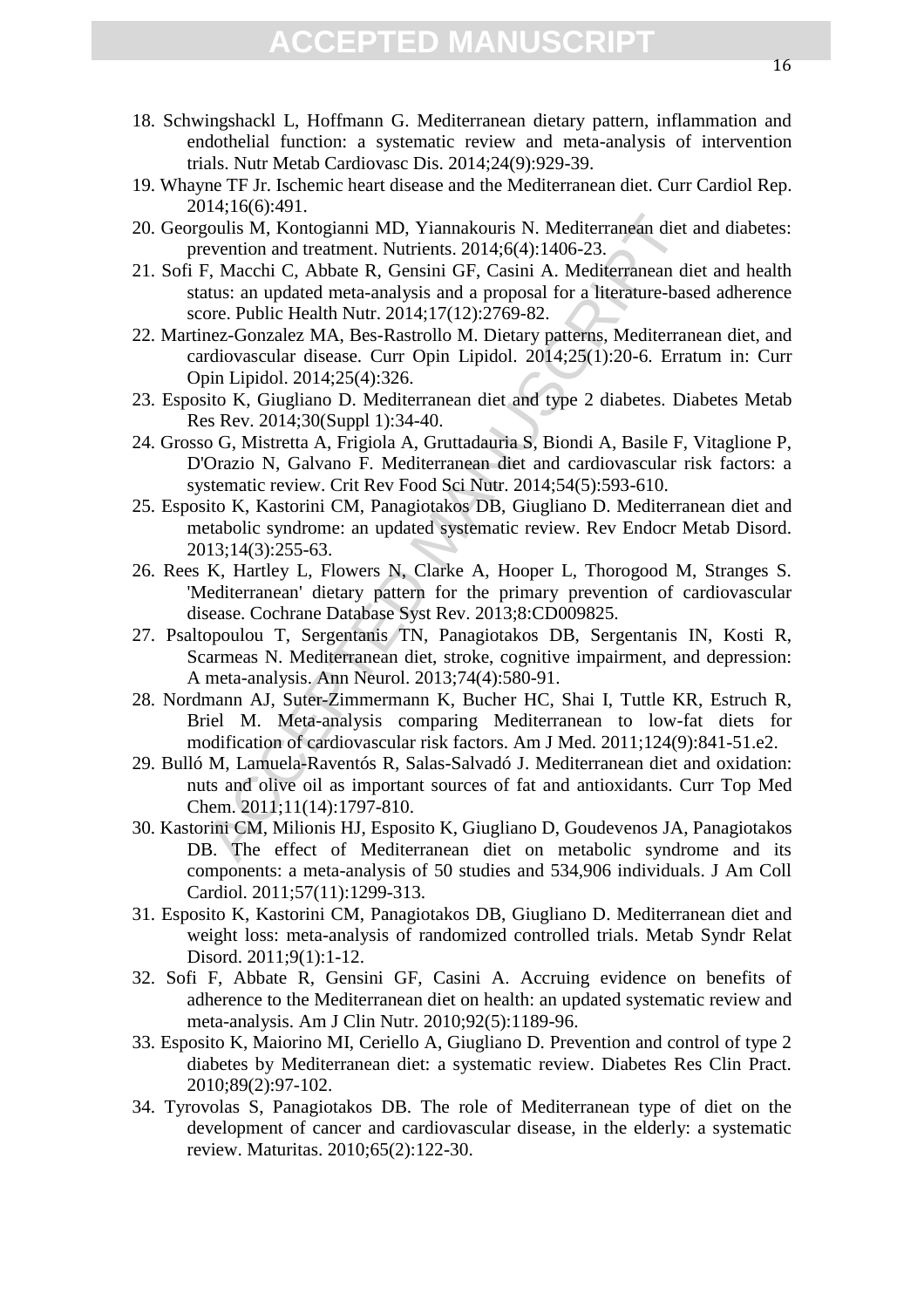- 35. Martinez-Gonzalez MA, Bes-Rastrollo M, Serra-Majem L, Lairon D, Estruch R, Trichopoulou A. Mediterranean food pattern and the primary prevention of chronic disease: recent developments. Nutr Rev. 2009;67(Suppl 1):S111-6.
- 36. de Lorgeril M, Salen P. The Mediterranean diet: rationale and evidence for its benefit. Curr Atheroscler Rep. 2008;10(6):518-22.
- 37. Sofi F, Cesari F, Abbate R, Gensini GF, Casini A. Adherence to Mediterranean diet and health status: meta-analysis. BMJ. 2008;337:a1344.
- 38. Buckland G, Bach A, Serra-Majem L. Obesity and the Mediterranean diet: a systematic review of observational and intervention studies. Obes Rev. 2008;9(6):582-93.
- 39. Roman B, Carta L, Martínez-González MA, Serra-Majem L. Effectiveness of the Mediterranean diet in the elderly. Clin Interv Aging. 2008;3(1):97-109.
- 40. Serra-Majem L, Roman B, Estruch R. Scientific evidence of interventions using the Mediterranean diet: a systematic review. Nutr Rev. 2006;64(2 Pt 2):S27-47.
- 41. Martinez-Gonzalez MA, Estruch R. Mediterranean diet, antioxidants and cancer: the need for randomized trials. Eur J Cancer Prev. 2004;13(4):327-35.
- 42. Panagiotakos DB, Pitsavos C, Polychronopoulos E, Chrysohoou C, Zampelas A, Trichopoulou A. Can a Mediterranean diet moderate the development and clinical progression of coronary heart disease? A systematic review. Med Sci Monit. 2004;10(8):RA193-8.
- 43. Trichopoulou A, Vasilopoulou E. Mediterranean diet and longevity. Br J Nutr. 2000;84(Suppl 2):S205-9.
- 44. Trichopoulou A, Martínez-González MA, Tong TY, Forouhi NG, Khandelwal S, Prabhakaran D, Mozaffarian D, de Lorgeril M. Definitions and potential healthbenefits of the Mediterranean diet: views from experts around the world. BMC Med. 2014;12:112.
- <sup>2</sup>, Cesari F, Abbate R, Gensini GF, Casini A. Adherence to Medit<br>d health status: meta-analysis. BMJ. 2008;337:a1344.<br>Hand G, Bach A, Serra-Majem L. Obesity and the Mediterra<br>stematic review of observational and intervent 45. De Lorgeril M, Salen P, Martin JL, Monajud I, et al. Mediterranean diet, traditional risk factors, and the rate of cardiovascular complications after myocardial infarction: Final report of the Lyon Diet Heart Study. Circulation. 1999;99(6):779-785.
- 46. Estruch R, Ros E, Salas-Salvadó J, et al. Primary prevention of cardiovascular disease with a Mediterranean diet. N Engl J Med. 2013;368(14):1279–90.
- 47. Schröder H, Fitó M, Estruch R, et al. A short screener is valid for assessing Mediterranean Diet adherence among older Spanish men and women. J Nutr. 2011;141(6):1140–5.
- 48. Zazpe I, Sanchez-Tainta A, Estruch R, et al. A large randomized individual and group intervention conducted by registered dieticians increased the adherence to Mediterranean-type diets: the PREDIMED study. J Am Diet Assoc 2008;108(7):1134-44.
- 49. Schröder H, Salas-Salvadó J, Martínez-González MA, Fíto M, Corella D, Estruch R, Ros E. Baseline Adherence to the Mediterranean Diet and Major Cardiovascular Events: PREDIMED Trial. JAMA Intern Med 2014;174(6):1690-2.
- 50. Salas-Salvadó J, Bulló M, Estruch R, et al. Prevention of diabetes with Mediterranean diets: A subgroup analysis of a randomized trial. Ann Intern Med. 2014;160(1):1-10.
- 51. Salas-Salvadó J, Bulló M, Babio N, et al. Reduction in the incidence of type 2 diabetes with the Mediterranean diet: results of the PREDIMED-Reus nutrition intervention randomized trial. Diabetes Care. 2011;34(1):14-9.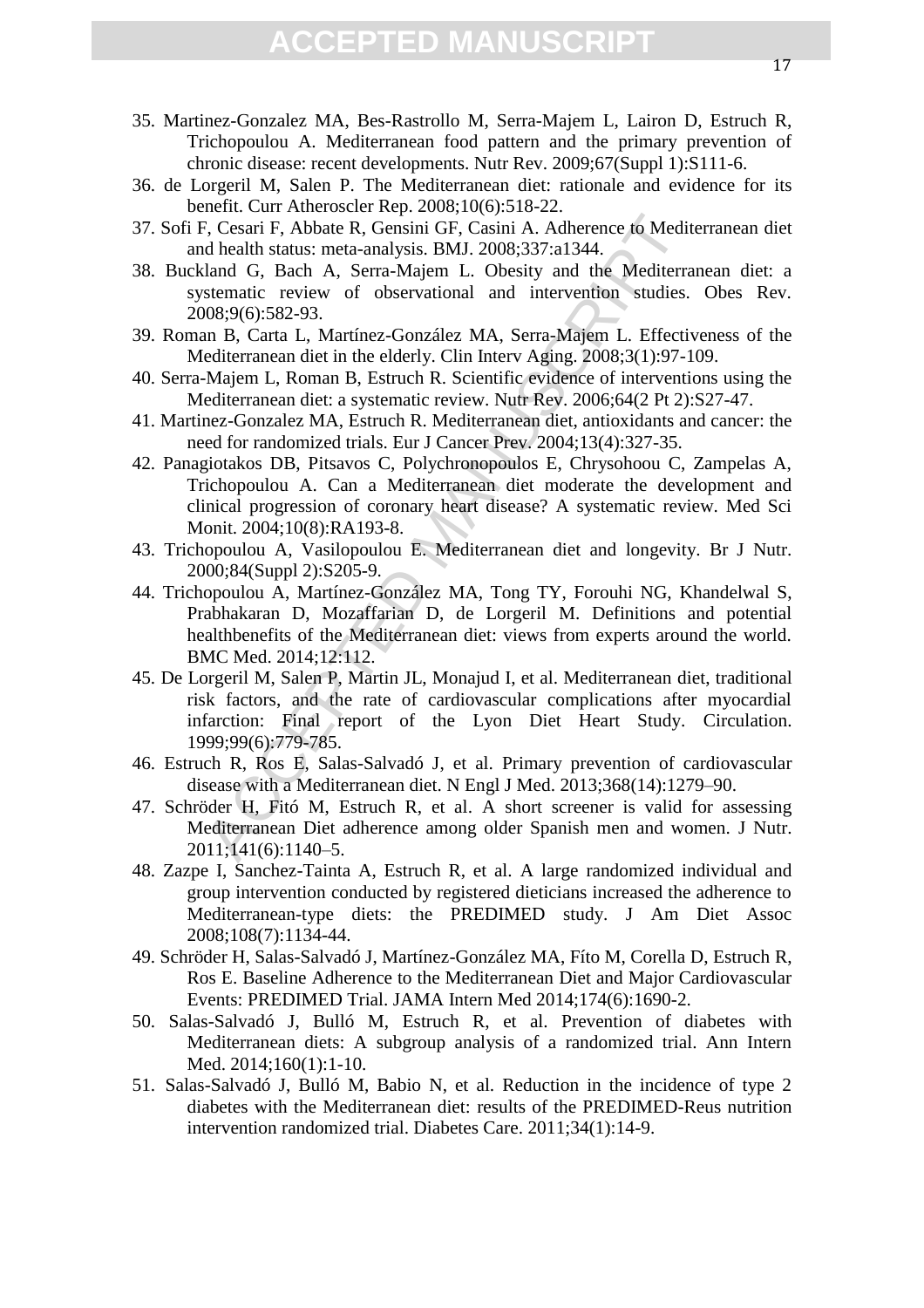- 52. Martínez-González MÁ, Toledo E, Arós F, et al Extravirgin olive oil consumption reduces risk of atrial fibrillation: the PREDIMED (Prevención con Dieta Mediterránea) trial. Circulation. 2014;130(1):18-26.
- 53. Ruiz-Canela M, Estruch R, Corella D, Salas-Salvadó J, Martinez-Gonzalez MA Mediterranean diet inversely associated with peripheral artery disease: the PREDIMED randomized trial. JAMA. 2014;311(4):415-7.
- 54. Babio N, Toledo E, Estruch R, et al. Mediterranean diets and metabolic syndrome status in the PREDIMED randomized trial. CMAJ. 2014;186(17):649-57
- 55. Salas-Salvadó J, Fernández-Ballart J, Ros E, et al. Effect of a Mediterranean diet supplemented with nuts on metabolic syndrome status: one-year results of the PREDIMED randomized trial. Arch Intern Med. 2008;168(22):2449-58.
- 56. Toledo E, Hu FB, Estruch R, et al. Effect of the Mediterranean diet on blood pressure in the PREDIMED trial: results from a randomized controlled trial. BMC Med. 2013;11:207.
- 57. Doménech M, Roman P, Lapetra J, et al. Mediterranean diet reduces 24-hour ambulatory blood pressure, blood glucose, and lipids: one-year randomized, clinical trial. Hypertension. 2014;64(1):69-76.
- 58. Murie-Fernandez M, Irimia P, Toledo E, et al. Carotid intima-media thickness changes with Mediterranean diet: a randomized trial (PREDIMED-NAVARRA). Atherosclerosis. 2011;219(1):158-62.
- 59. Sala-Vila A, Romero-Mamani ES, Gilabert R, et al. Changes in ultrasound-assessed carotid intima-media thickness and plaque with a Mediterranean diet: a substudy of the PREDIMED trial. Arterioscler Thromb Vasc Biol. 2014;34(2):439-45
- REDIMED randomized trial. JAMA. 2014;311(4):415-7.<br>
N., Toledo E, Estruch R, et al. Mediterranean diets and metabor<br>
Attua in the REDIMED randomized trial. CMAI. 2014;186(17):66<br>
Salvadó J, Fernández-Ballart J, Ros E, et a 60. Fernández-Ballart JD, Piñol JL, Zazpe I, Corella D, Carrasco P, Toledo E, Perez-Bauer M, Martínez-González MA, Salas-Salvadó J, Martín-Moreno JM. Relative validity of a semi-quantitative food-frequency questionnaire in an elderly Mediterranean population of Spain. Br J Nutr. 2010;103(12):1808-16.
- 61. Zamora-Ros R, Urpí-Sardà M, Lamuela-Raventós RM, Estruch R, Martínez-González MA, Bulló M, Arós F, Cherubini A, Andres-Lacueva C. Resveratrol metabolites in urine as a biomarker of wine intake in free-living subjects: The PREDIMED Study. Free Radic Biol Med. 2009;46(12):1562-6.
- 62. Martínez-González MA, Zazpe I, Razquin C, et al. Empirically-derived food patterns and the risk of total mortality and cardiovascular events in the PREDIMED study. Clin Nutr. 2014 Sep 16 [Epub ahead of print].
- 63. Castro-Quezada I, Sánchez-Villegas A, Martinez-Gonzalez MA, et al. A high dietary glycemic index increases total mortality in a Mediterranean population at high cardiovascular risk. PLoS One. 2014;9(9):e107968.
- 64. Guasch-Ferré M, Hu FB, Martínez-González MA, et al. Olive oil intake and risk of cardiovascular disease and mortality in the PREDIMED Study. BMC Med. 2014;12:78.
- 65. Tresserra-Rimbau A, Rimm EB, Medina-Remón A, et al. Polyphenol intake and mortality risk a re-analysis of the PREDIMED trial. BMC Med. 2014;12:77.
- 66. Martínez-González MA, Sánchez-Tainta A, Corella D, et al. A provegetarian food pattern and reduction in total mortality in the Prevención con Dieta Mediterránea (PREDIMED) study. Am J Clin Nutr. 2014;100(Supplement 1):320S-328S.
- 67. Juanola-Falgarona M, Salas-Salvadó J, Martínez-González MÁ, et al. Dietary intake of vitamin K is inversely associated with mortality risk. J Nutr. 2014;144(5):743-50.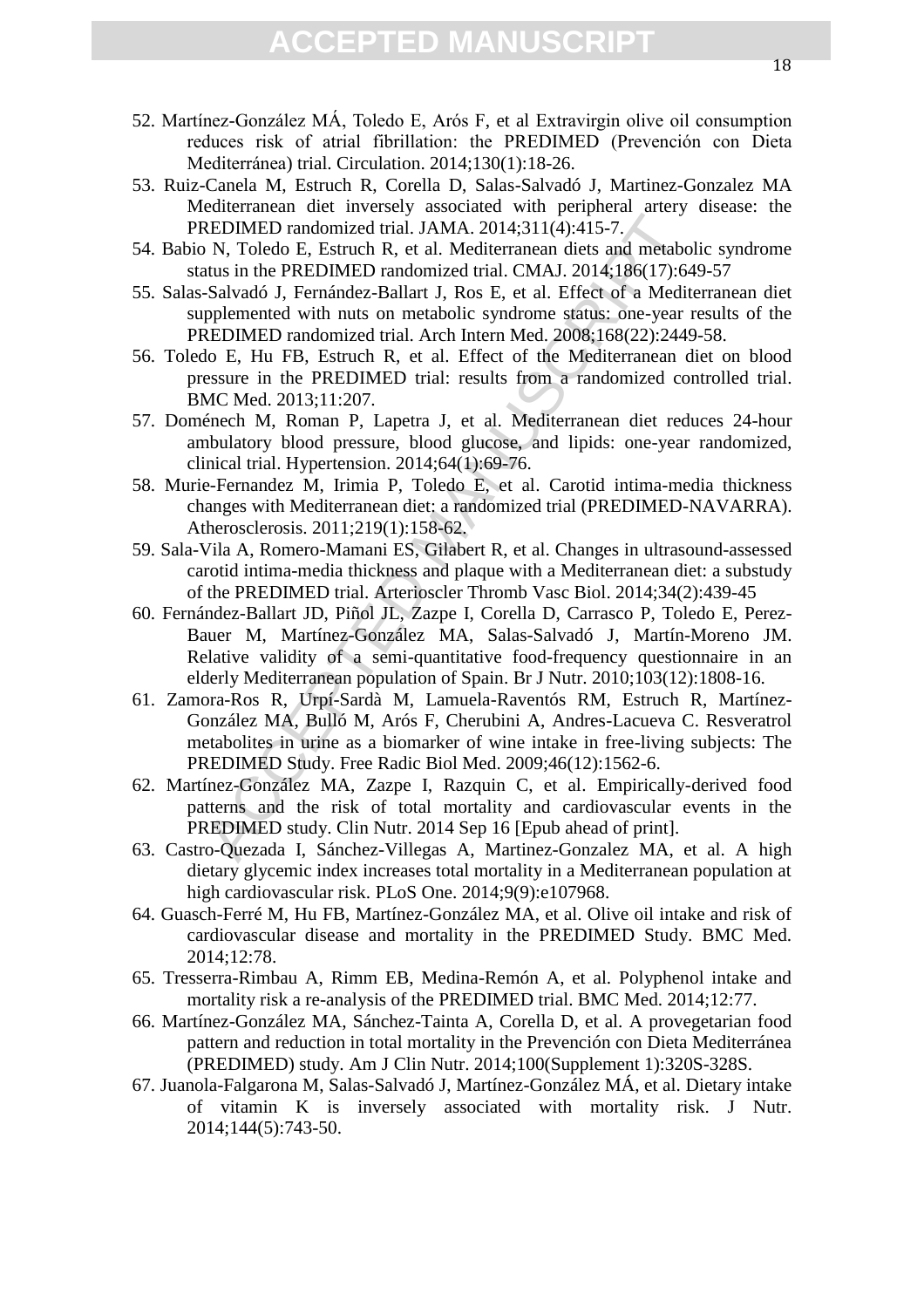- 68. Tresserra-Rimbau A, Rimm EB, Medina-Remón A, et al. Inverse association between habitual polyphenol intake and incidence of cardiovascular events in the PREDIMED study. Nutr Metab Cardiovasc Dis. 2014;24(6):639-47.
- 69. Guasch-Ferré M, Bulló M, Estruch R, et al. Dietary magnesium intake is inversely associated with mortality in adults at high cardiovascular disease risk. J Nutr. 2014;144(1):55-60.
- 70. Fernandez-Cao JC, Arija V, Aranda N, Bullo M, Basora J, Martínez-González MA, Díez-Espino J, Salas-Salvadó J. Heme iron intake and risk of new-onset diabetes in a Mediterranean population at high risk of cardiovascular disease an observational cohort analysis. BMC Public Health. 2013;13:1042.
- 71. Gea A, Beunza JJ, Estruch R, et al. Alcohol intake, wine consumption and the development of depression: the PREDIMED study. BMC Med. 2013;11:192.
- 72. Guasch-Ferré M, Bulló M, Martínez-González MÁ, et al. Frequency of nut consumption and mortality risk in the PREDIMED nutrition intervention trial. BMC Med. 2013;11:164.
- 73. Hu EA, Toledo E, Diez-Espino J, et al. Lifestyles and risk factors associated with adherence to the Mediterranean diet a baseline assessment of the PREDIMED trial. PLoS One. 2013;8(4) e60166.
- 74. Ibarrola-Jurado N, Bulló M, Guasch-Ferré M, et al. Cross-sectional assessment of nut consumption and obesity, metabolic syndrome and other cardiometabolic risk factors the PREDIMED study. PLoS One. 2013;8(2):e57367.
- 75. Tresserra-Rimbau A, Medina-Remón A, Pérez-Jiménez J, et al. Dietary intake and major food sources of polyphenols in a Spanish population at high cardiovascular risk the PREDIMED study. Nutr Metab Cardiovasc Dis. 2013;23(10):953-9.
- 114;144(1):55-60.<br>
ndez-Cao JC, Arija V, Aranda N, Bullo M, Basora J, Martínez-Gao JC, Arija V, Aranda N, Bullo M, Basora J, Martínez-Gao and Arigo and Salas-Salvadó J. Heme iron intake and risk of cardiovascular<br>
servatio 76. Juanola-Falgarona M, Salas-Salvadó J, Estruch R, Portillo MP, Casas R, Miranda J, Martínez-González MA, Bulló M. Association between dietary phylloquinone intake and peripheral metabolic risk markers related to insulin resistance and diabetes in elderly subjects at high cardiovascular risk. Cardiovasc Diabetol. 2013;12:7.
- 77. Bautista-Castaño I, Sánchez-Villegas A, Estruch R, et al. Changes in bread consumption and 4-year changes in adiposity in Spanish subjects at high cardiovascular risk. Br J Nutr. 2013;110(2):337-46.
- 78. Medina-Remón A, Vallverdú-Queralt A, Arranz S, et al. Gazpacho consumption is associated with lower blood pressure and reduced hypertension in a high cardiovascular risk cohort. Cross-sectional study of the PREDIMED trial. Nutr Metab Cardiovasc Dis. 2013;23(10):944-52.
- 79. Díaz-López A, Bulló M, Basora J, et al. Cross-sectional associations between macronutrient intake and chronic kidney disease in a population at high cardiovascular risk. Clin Nutr. 2013;32(4):606-12.
- 80. Valls-Pedret C, Lamuela-Raventós RM, Medina-Remón A, et al. Polyphenol-rich foods in the Mediterranean diet are associated with better cognitive function in elderly subjects at high cardiovascular risk. J Alzheimer Dis. 2012;29(4):773-82.
- 81. Bulló M, Casas R, Portillo MP, et al. Dietary glycemic index/load and peripheral adipokines and inflammatory markers in elderly subjects at high cardiovascular risk. Nutr Metab Cardiovasc Dis. 2013;23(5):443-50.
- 82. Bulló M, Garcia-Aloy M, Martínez-González MA, et al. Association between a healthy lifestyle and general obesity and abdominal obesity in an elderly population at high cardiovascular risk. Prev Med. 2011;53(3):155-61.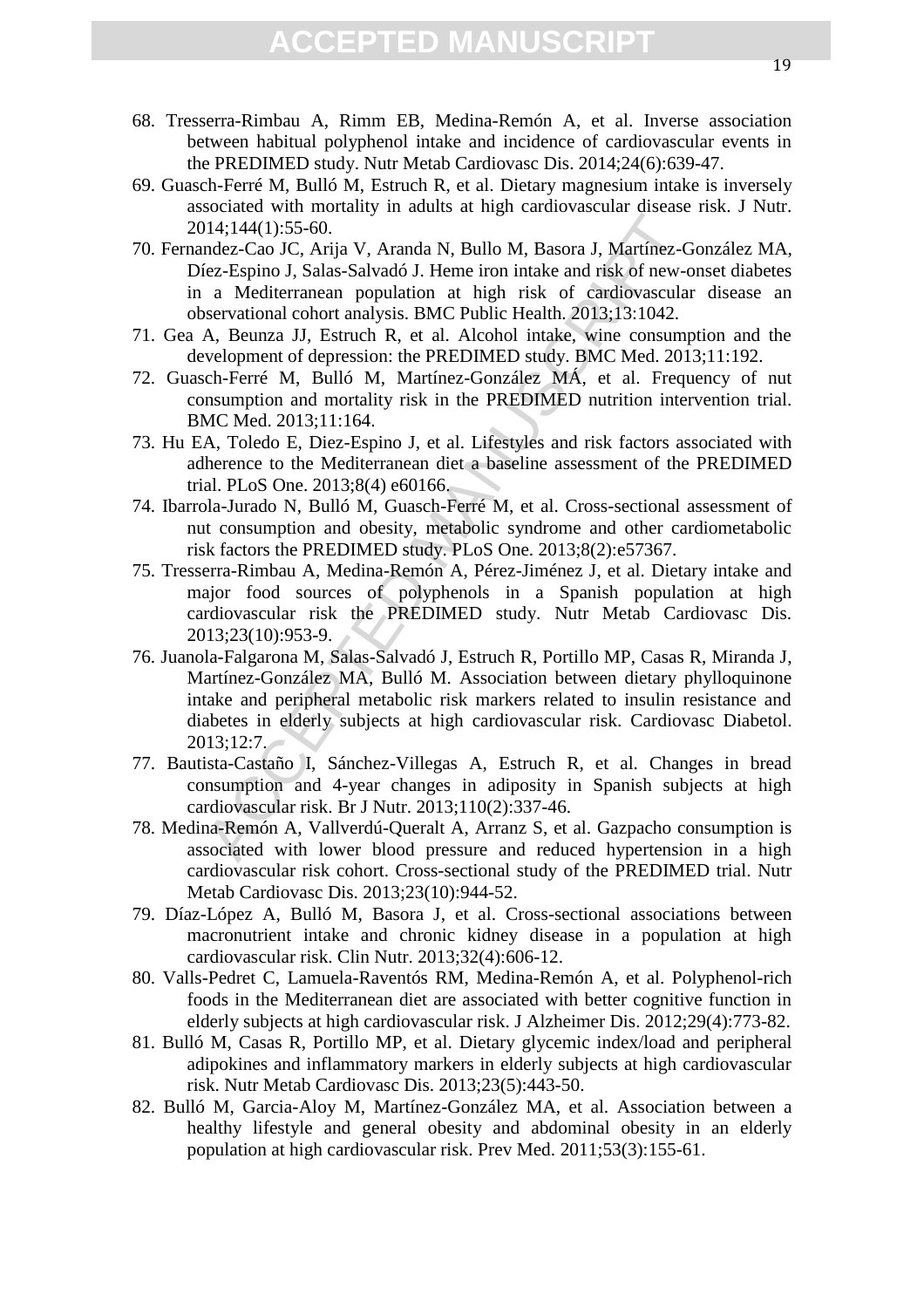- 83. Buil-Cosiales P, Zazpe I, Toledo E, et al Fiber intake and all-cause mortality in the Prevención con Dieta Mediterránea (PREDIMED) study. Am J Clin Nutr 2014;100(6):1498-507.
- 83. Schröder H, Fitó M, Estruch R, et al. A short screener is valid for assessing Mediterranean diet adherence among older Spanish men and women. J Nutr. 2011;141(6):1140-5.
- 84. Babio N, Sorlí M, Bulló M, et al. Association between red meat consumption and metabolic syndrome in a Mediterranean population at high cardiovascular risk cross-sectional and 1-year follow-up assessment. Nutr Metab Cardiovasc Dis. 2012;22(3):200-7.
- 85. Lohse B, Psota T, Estruch R, et al. Eating competence of elderly Spanish adults is associated with a healthy diet and a favorable cardiovascular disease risk profile. J Nutr. 2010;140(7):1322-7.
- 86. Casas-Agustench P, Bulló M, Ros E, Basora J, Salas-Salvadó J. Cross-sectional association of nut intake with adiposity in a Mediterranean population. Nutr Metab Cardiovasc Dis. 2011;21(7):518-25.
- 87. Prieto RM, Fiol M, Perello J, Estruch R, Ros E, Sanchis P, Grases F. Effects of Mediterranean diets with low and high proportions of phytate-rich foods on the urinary phytate excretion. Eur J Nutr. 2010;49(6):321-6.
- 88. Zazpe I, Estruch R, Toledo E, et al. Predictors of adherence to a Mediterranean-type diet in the PREDIMED trial. Eur J Nutr. 2010;49(2):91-9.
- 111;141(6):1140-5.<br>
11;141(6):1140-5.<br>
N, Sorlí M, Bulló M, et al. Association between red meat conselected<br>
to syndrome in a Mediterranean population at high cardio<br>
oss-sectional and 1-year follow-up assessment. Nutr Me 89. Medina-Remón A, Tresserra-Rimbau A, Pons A, et al. Effects of total dietary polyphenols on plasma nitric oxide and blood pressure in a high cardiovascular risk cohort. The PREDIMED randomized trial. Nutr Metab Cardiovasc Dis. 2015;25(1):60-7.
- 90. Schröder H, de la Torre R, Estruch R, et al Alcohol consumption is associated with high concentrations of urinary hydroxytyrosol. Am J Clin Nutr. 2009;90(5):1329-35.
- 91. Buil-Cosiales P, Irimia P, Ros E, et al. Dietary fibre intake is inversely associated with carotid intima-media thickness a cross-sectional assessment in the PREDIMED study. Eur J Clin Nutr. 2009;63(10):1213-9.
- 92. Escurriol V, Cofán M, Serra M, et al. Serum sterol responses to increasing plant sterol intake from natural foods in the Mediterranean diet. Eur J Nutr. 2009;48(6):373-82.
- 93. Estruch R, Martínez-González MA, Corella D, et al. Effects of dietary fibre intake on risk factors for cardiovascular disease in subjects at high risk. J Epidemiol Community Health. 2009;63(7):582-8.
- 95. Rodríguez-Rejón AI, Castro-Quezada I, Ruano-Rodríguez C, et al. Effect of a Mediterranean Diet Intervention on Dietary Glycemic Load and Dietary Glycemic Index The PREDIMED Study. J Nutr Metab. 2014;2014(1):985373 .
- 96. Sánchez-Taínta A, Estruch R, Bulló M, et al. Adherence to a Mediterranean-type diet and reduced prevalence of clustered cardiovascular risk factors in a cohort of 3,204 high-risk patients. Eur J Cardiovasc Prev Rehabil. 2008;15(5):589-93.
- 97. Toledo E, Delgado-Rodríguez M, Estruch R, et al. Low-fat dairy products and blood pressure follow-up of 2290 older persons at high cardiovascular risk participating in the PREDIMED study. Br J Nutr. 2009;101(1):59-67.
- 98. Salas-Salvadó J, Garcia-Arellano A, Estruch R, et al. Components of the Mediterranean-type food pattern and serum inflammatory markers among patients at high risk for cardiovascular disease. Eur J Clin Nutr. 2008;62(5):651- 9.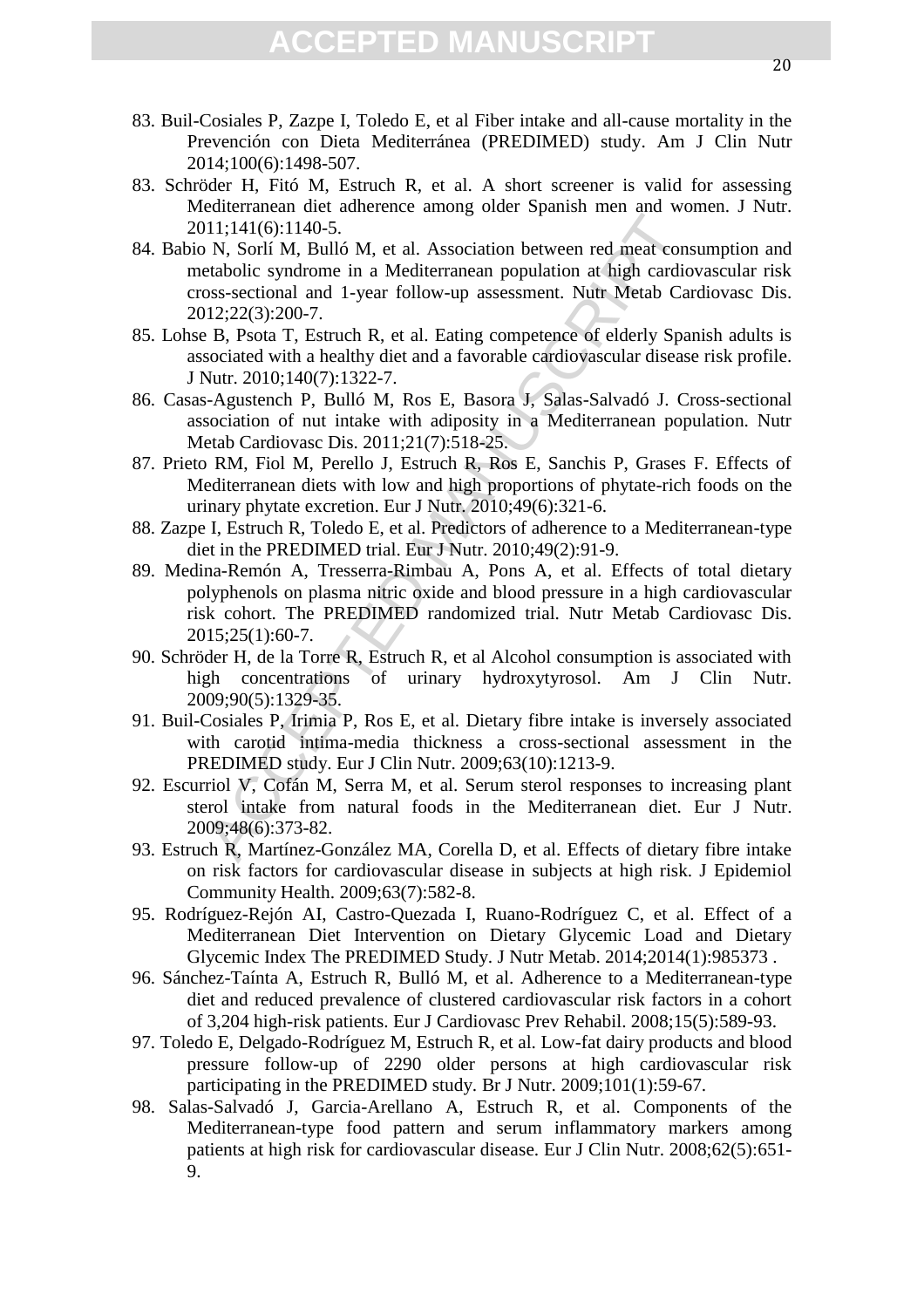- 99. Buil-Cosiales P, Irimia P, Berrade N, Garcia-Arellano A, Riverol M, Murie-Fernández M, Martínez-Vila E, Martínez-González MA, Serrano-Martínez M. Carotid intima-media thickness is inversely associated with olive oil consumption. Atherosclerosis. 2008;196(2):742-8.
- 100. Estruch R, Martínez-González MA, Corella D, et al. Effects of a Mediterraneanstyle diet on cardiovascular risk factors. Ann Intern Med. 2006;145:1-11.
- 101. Damasceno NRT, Sala-Vila A, Cofán M, et al. Mediterranean diet supplemented with nuts reduces waist circumference and shifts lipoprotein subfractions to a less atherogenic pattern in subjects at high cardiovascular risk. Atherosclerosis 2013;230(2):347-353
- 102. Fitó M, Guxens M, Corella D, et al. Effect of a traditional Mediterranean diet on lipoprotein oxidation: a randomized controlled trial. Arch Intern Med. 2007;167(11):1195-203.
- 103. Konstantinidou V, Covas MI, Muñoz-Aguayo D, et al. In vivo nutrigenomic effects of virgin olive oil polyphenols within the frame of the Mediterranean diet: a randomized controlled trial. FASEB J. 2010;24(7):2546-57.
- 104. Llorente-Cortés V, Estruch R, Mena MP, Ros E, Martínez-González MA, Fitó M, Lamuela-Raventós RM, Badimon L. Effect of Mediterranean diet on the expression of proatherogenic genes in a population at high cardiovascular risk. Atherosclerosis. 2010;208(2):442-50
- yle diet on cardiovascular risk factors. Ann Intern Med. 2006;145:<br>aasceno NRT, Sala-Vila A, Cofán M, et al. Mediterranean diet stitus reduces was<br>it criticalistic and shifts lipoprotein subfurtables sustancepare and<br>since 105. Corella D, González JI, Bulló M, et al. Polymorphisms cyclooxygenase-2 - 765G>C and interleukin-6 -174G>C are associated with serum inflammation markers in a high cardiovascular risk population and do not modify the response to a Mediterranean diet supplemented with virgin olive oil or nuts. J Nutr. 2009;139(1):128-34.
- 106. Corella D, Ortega-Azorín C, Sorlí JV, et al. Statistical and biological gene-lifestyle interactions of MC4R and FTO with diet and physical activity on obesity: new effects on alcohol consumption. PLoS One. 2012;7(12):e52344.
- 107. Ortega-Azorín C, Sorlí JV, Asensio EM, et al. Associations of the FTO rs9939609 and the MC4R rs17782313 polymorphisms with type 2 diabetes are modulated by diet, being higher when adherence to the Mediterranean diet pattern is low. Cardiovasc Diabetol. 2012;11(1):137.
- 108. Corella D, Carrasco P, Sorlí JV, et al. Mediterranean diet reduces the adverse effect of the TCF7L2-rs7903146 polymorphism on cardiovascular risk factors and stroke incidence: A randomized controlled trial in a high-cardiovascular-risk population. Diabetes Care. 2013;36(11):3803-11.
- 109. Ortega-Azorín C, Sorlí JV, Estruch R, et al. Amino acid change in the carbohydrate response element binding protein is associated with lower triglycerides and myocardial infarction incidence depending on level of adherence to the Mediterranean diet in the PREDIMED trial. Circ Cardiovasc Genet. 2014;7(1):49-58.
- 110. Corella D, Sorlí JV, Estruch R, et al. MicroRNA-410 regulated lipoprotein lipase variant rs13702 is associated with stroke incidence and modulated by diet in the randomized controlled PREDIMED trial. Am J Clin Nutr. 2014;100(2):719-731.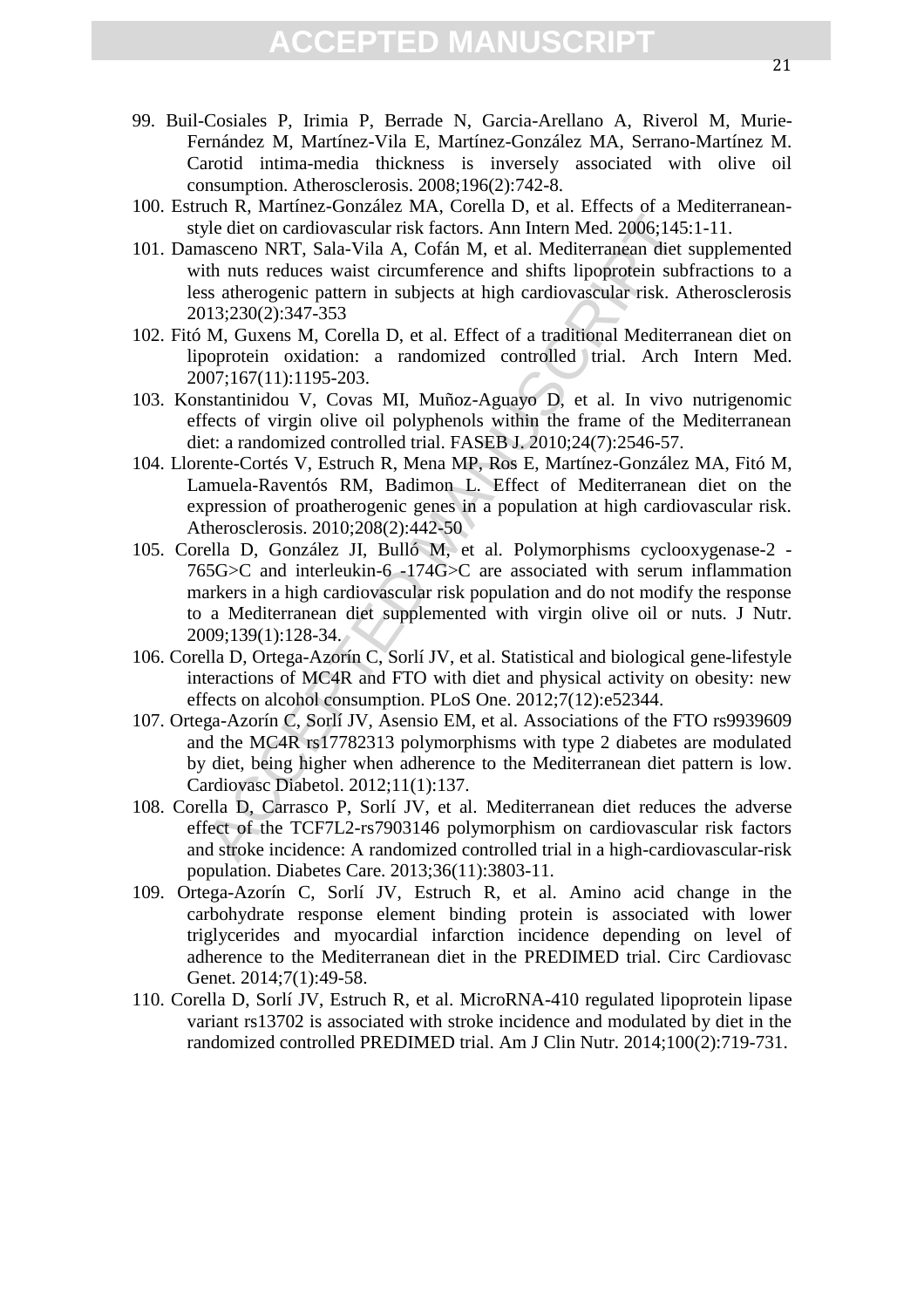### **Acknowledgements**

All authors have read and approved the final manuscript. CIBERobn is an initiative of ISCIII, Spain.

#### **Legends**

**Figure 1**. Association between baseline adherence to the Mediterranean diet and risk of major cardiovascular events (primary end-point) in the PREDIMED study.

Baseline adherence to the Mediterranean diet (14-point PREDIMED score) and incidence of the primary end-point in the PREDIMED trial (a composite of myocardial infarction, stroke or cardiovascular death).

Q1-Q5: quintiles.

ROCKERY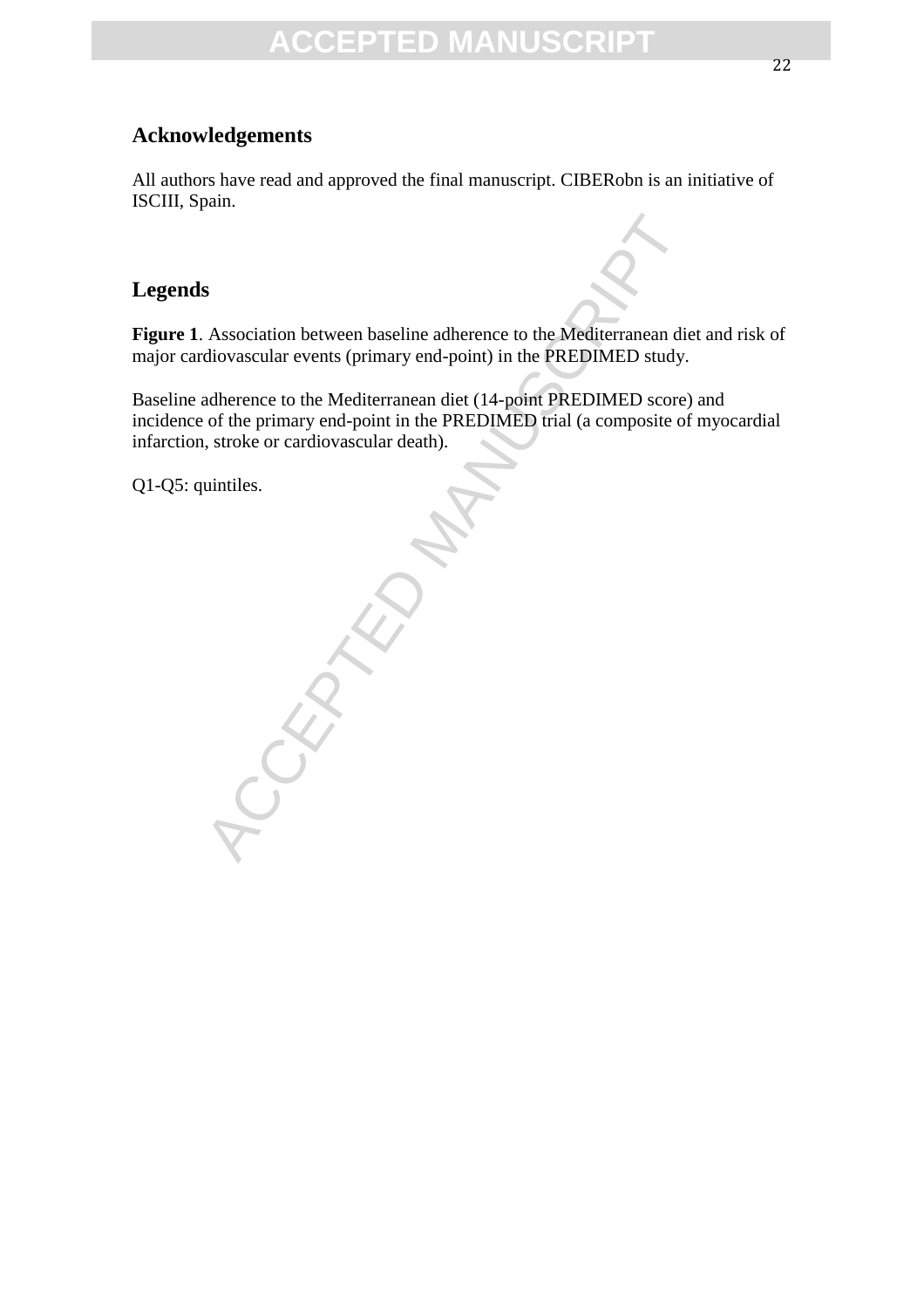#### Complete list of PREDIMED INVESTIGATORS

ntres, Pampiona, Spam: P. Buil-Cosiales, J. Diez-Espino, Erellano, M Ruiz-Canela, B. Sanjulian, A. Marti, F.J. Basterra-<br>1-Urabayen, A Sola-Larraza, F Barcena-Amigo, C Oreja-A<br>4artínez, MJ Lasanta-Saez, L Quintana-Pedraza, **University of Navarra and Osasunbidea (Servicio Navarro de Salud), Primary Care Centres, Pamplona, Spain**: P. Buil-Cosiales, J. Diez-Espino, E Toledo, A. Garcia-Arellano, M Ruiz-Canela, B. Sanjulian, A. Marti, F.J. Basterra-Gortari, V. Estremera-Urabayen, A Sola-Larraza, F Barcena-Amigo, C Oreja-Arrayago, M. Serrano-Martínez, MJ Lasanta-Saez, L Quintana-Pedraza, C Amezcueta-Goñi, P Cia-Lecumberri, F Artal-Moneva, JM Esparza-López, E Figuerido-Garmendia, H Ruiz-Millan, R Oses-Primo, JA Tabar-Sarrias, L Fernandez-Urzainqui, MJ Ariz-Arnedo, T Forcen-Alonso, P Pascual-Pascual, ML Garces, V Extremera, L Garcia-Perez.

**University Rovira i Virgili, Reus, Spain**: N. Babio, M. Bullo, J. Basora, N. Gonzalez, C. Molina, F. Marquez, P. Martínez, N. Ibarrola, M. Sorli, J. García Roselló, A, Castro, F. Martin, N, Tort, A. Isach, M. Guasch-Ferre, M. Baldrich, J.J. Cabre, G. Mestres, F. Paris, M. Llauradó, R. Pedret, J. Basells, J. Vizcaino, and J. Fernandez-Ballart.

**Institute de Recerca Hospital del Mar, Barcelona, Spain**: M.I. Covas, S. Tello, J. Vila, R. de la Torre, D. Munoz-Aguayo, R. Elosua, J. Marrugat, and M. Ferrer.

**University of Valencia, Valencia, Spain:** J.V. Sorli, P. Carrasco, R. Osma, M. Guillen, P. Guillem-Saiz, O. Portoles, V. Pascual, C. Riera, J. Valderrama, A. Serrano, E. Lazaro, A. Sanmartin, A. Girbes, V. Santamaria, C. Sanchez, Z. Pla, and E.

**University of Malaga, Malaga, Spain:** E Gomez-Gracia, J Fernandez-Crehuet, J. Wärnberg, R. Benitez Pont, M. Bianchi Alba, R. Gomez-Huelgas, J. Martínez-Gonzalez, V. Velasco García, J. de Diego Salas, A. Baca Osorio, J. Gil Zarzosa, J.J. Sanchez Luque, and E. Vargas López.

**Hospital Clinic, Institut d'Investigacions Biomediques August Pi i Sunyer, Barcelona, Spain:** M. Serra, A. Perez-Heras, R. Sola, E. Ortega, C. Vinas, R. Casas, L. de Santamaria, S. Romero, J.M. Baena, M. García, M. Oller, J. Amat, I. Duaso, Y.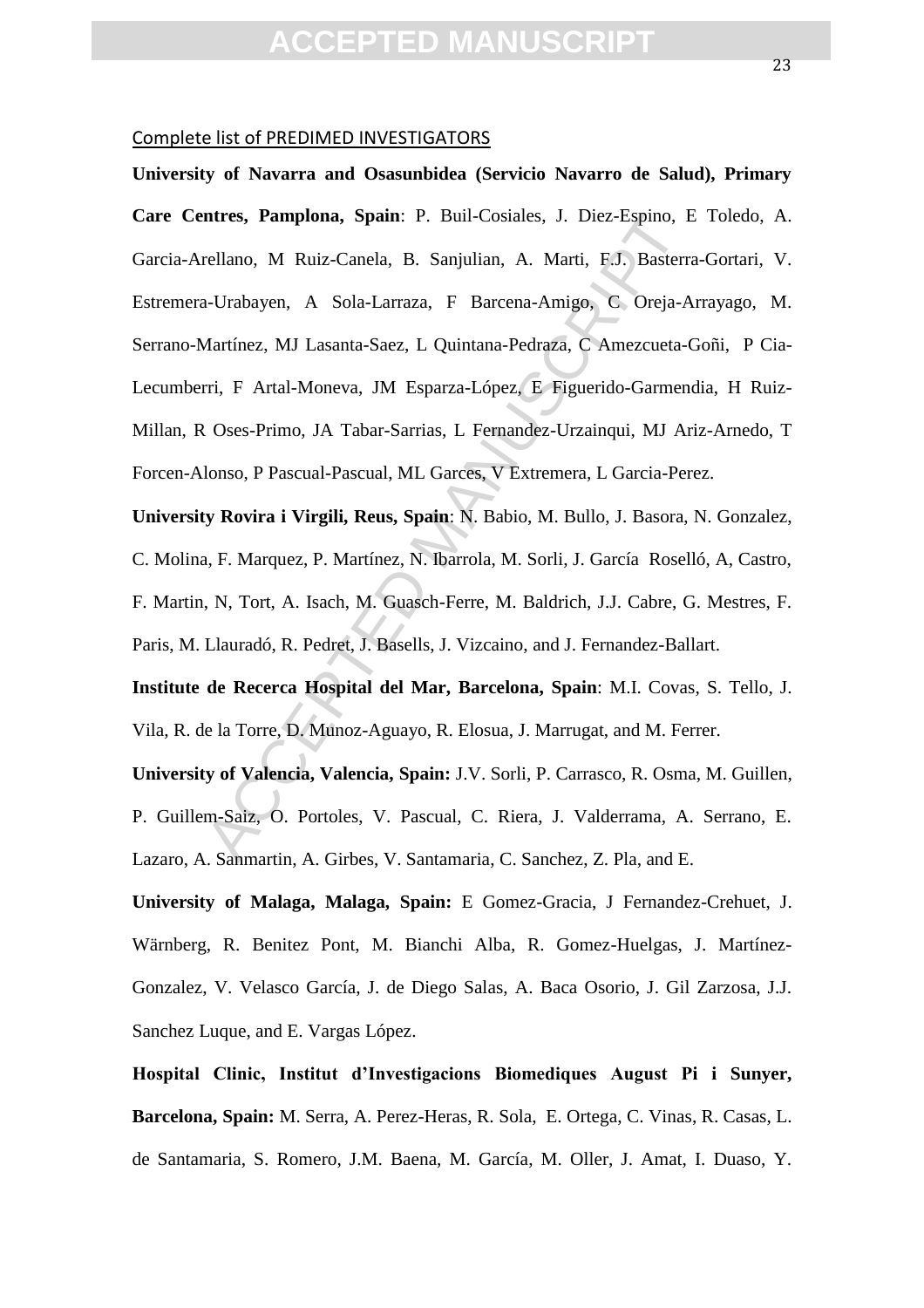García, C. Iglesias, C. Simon, Ll. Quinzavos, Ll. Parra, M. Liroz, J. Benavent, J. Clos, I. Pla, M. Amoros, M.T. Bonet, M.T. Martin, M.S. Sanchez, J. Altirruba, E. Manzano, A. Altes, M. Cofan, C. Valls-Pedret, A. Sala-Vila, and M. Domenech.

**University Hospital of Alava, Vitoria, Spain:** F. Arós, I. Salaverria, T. del Hierro, J. Algorta, S. Francisco, A. Alonso, J. San Vicente, A. Casi, E. Sanz, I. Felipe, and A. Loma-Osorio.

**Institute of Health Sciences IUNICS, University of Balearic Islands, and Hospital Son Espases, Palma de Mallorca, Spain:** M Fiol, D Romaguera, M. García -Valdueza, M. Monino, A. Proenza, R. Prieto, G. Frontera, M. Ginard, F. Fiol, A. Jover, D. Romaguera and J. García.

#### **Department of Family Medicine, Primary Care Division of Sevilla, Sevilla, Spain:**

J. Lapetra, M. Leal, E. Martínez, M. Ortega-Calvo, P. Roman, F. Jose García, P. Iglesias, Y. Corchado, E. Mayoral, L. Mellado, L. Miró, JM. Lozano and C. Lama.

Iv Hospital of Alava, Vitoria, Spain: F. Arós, I. Salaverria, T. S.<br>
S. Francisco, A. Alonso, J. San Vicente, A. Casi, E. Sanz, I. Foroio.<br>
of Health Sciences IUNICS, University of Balearic Islands, a<br>
ses, Palma de Mallor **University of Las Palmas de Gran Canaria, Las Palmas, Spain:** L. Serra-Majem, A. Sanchez-Villegas, J. Alvarez-Perez, E. Diez Benitez, I. Bautista Castaño, I. Maldonado Diaz, M.J. Férnandez-Rodríguez, F. Sarmiendo de la Fe, C. Simon García , I. Falcon Sanabria, B. Macias Gutierrez, and A.J. Santana Santana.

**Hospital Universitario de Bellvitge, Hospitalet de Llobregat, Barcelona, Spain:** X. Pinto, E. de la Cruz, A. Galera, Y. Soler, F. Trias, I. Sarasa, E. Padres, and E. Corbella. **School of Pharmacy, University of Barcelona, Barcelona, Spain:** R.M. Lamuela-Raventos, M.C. López- Sabater, A.I. Castellote-Bargallo, A. Medina-Remon, and A. Tresserra-Rimbau.

## **Primary Care Division, Catalan Institute of Health, Barcelona, Spain:** C. Cabezas, E. Vinyoles, M.A. Rovira, L. García , G. Flores, J.M. Verdu, P. Baby, A. Ramos, L.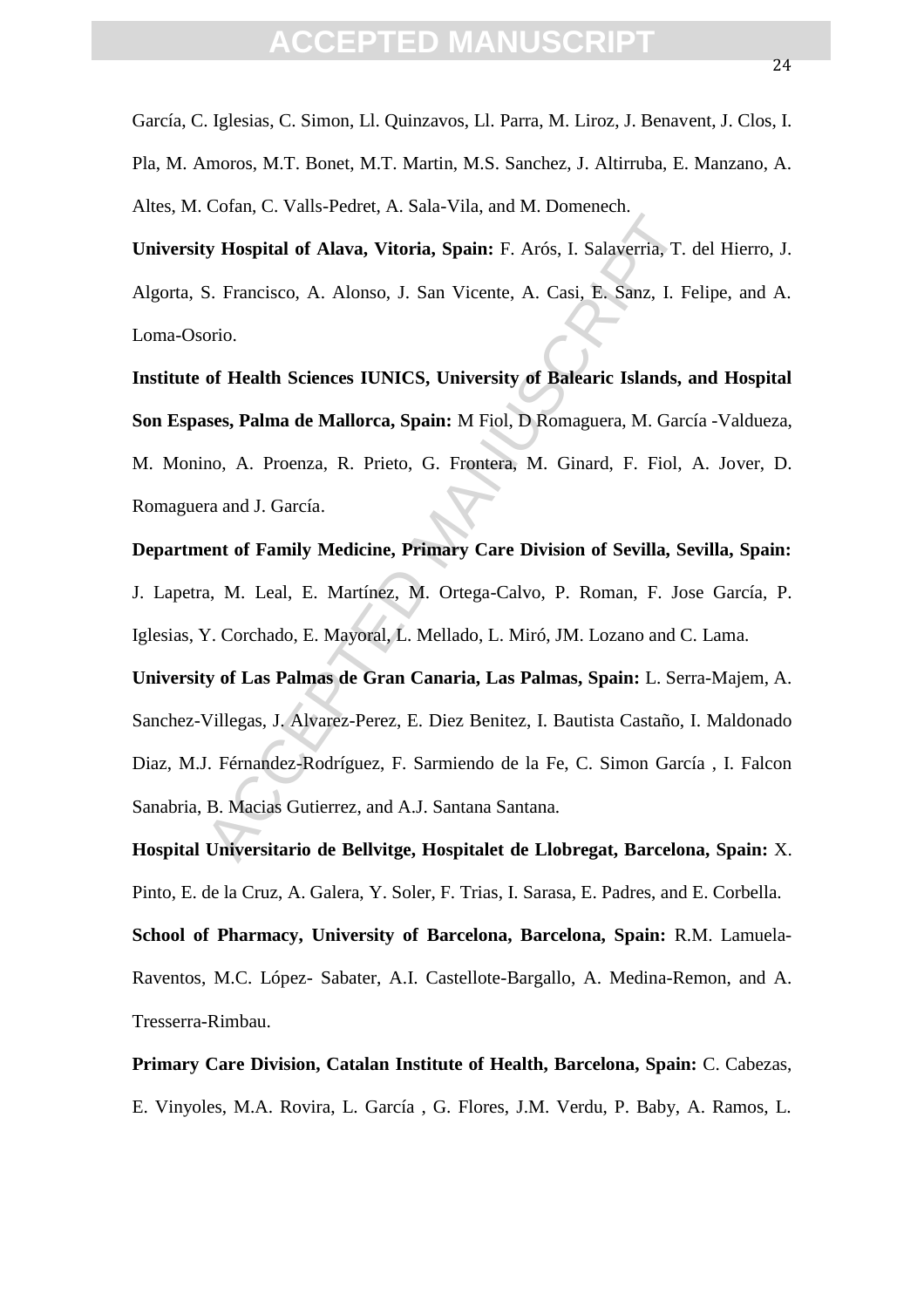Mengual, P. Roura, M.C. Yuste, A. Guarner, A. Rovira, M.I. Santamaria, M. Mata, C.

de Juan, and A. Brau.

Other investigators of the PREDIMED network: J.A. Tur (University of Balearic Islands), V. Ruiz-Gutierrez (Instituto de la Grasa, Sevilla), M.P. Portillo (University of Basque Country) and G. Saez (University of Valencia). All in Spain.

SCRAND.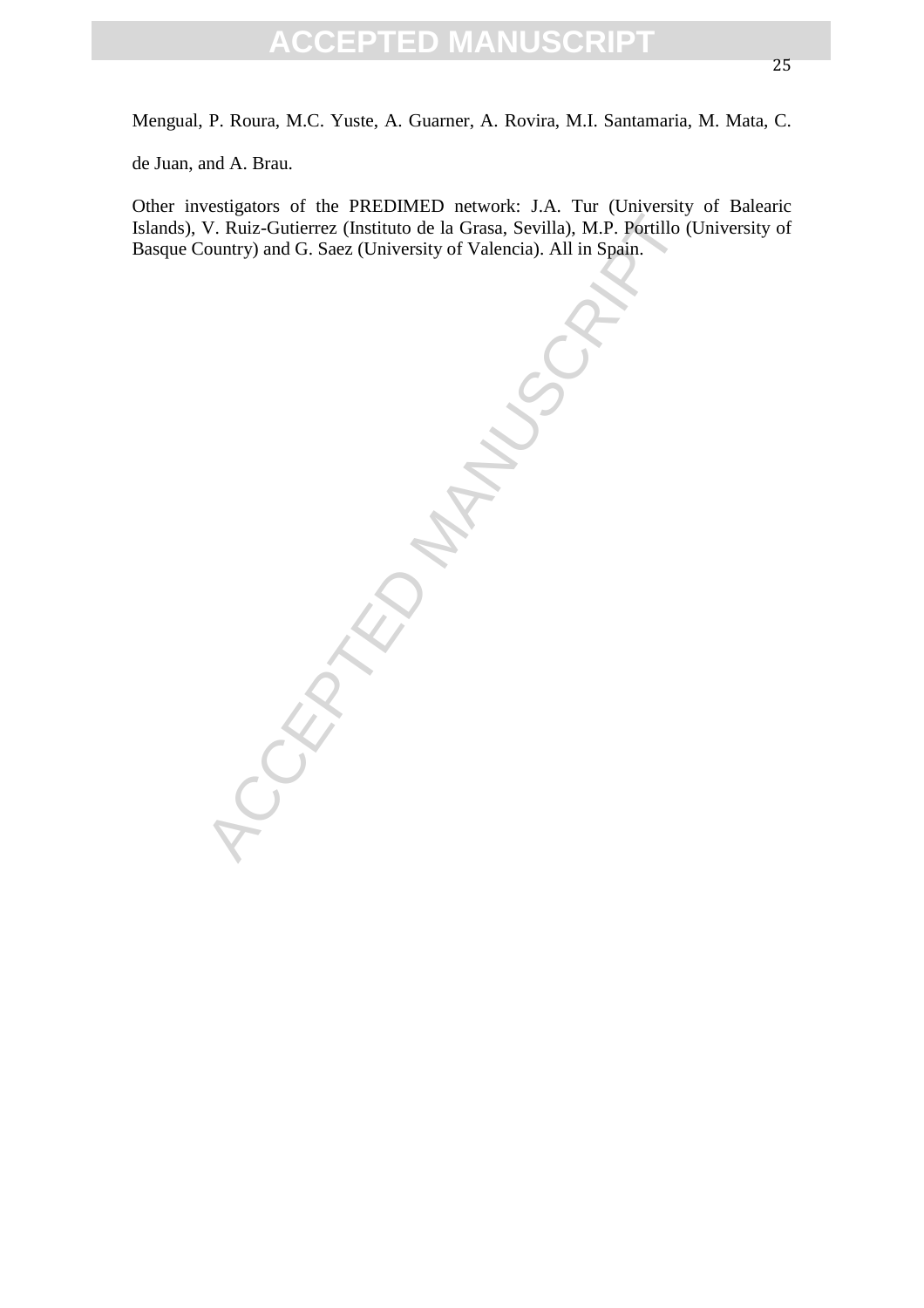Table 1. Scientific evidence on the Mediterranean diet.

Systematic reviews assessing the association between adherence to the Mediterranean diet and cardio-metabolic outcomes.

| <b>Systematic review</b>   | $\mathsf{N}$ | <b>Exposure</b> | <b>Outcome</b> | <b>Effects of</b>  | <b>Comment</b>              |
|----------------------------|--------------|-----------------|----------------|--------------------|-----------------------------|
|                            | (Studies     |                 |                | increased          |                             |
|                            |              |                 |                | adherence          |                             |
|                            |              |                 |                | to MeDiet*         |                             |
|                            |              | MeDiet          |                |                    | Greater weight loss with    |
|                            |              |                 |                |                    |                             |
| Esposito 201131            |              | (randomized     |                | -1.75 kg (-        | energy restriction and      |
|                            | 16           | trials)         | Weight loss    | $2.86; -0.64$ )    | longer follow-up            |
|                            |              |                 |                | Beneficial         |                             |
| Buckland 2008 38           |              | MeDiet          |                | (13 studies)       |                             |
|                            |              | (randomized     |                | No evidence        | Qualitative systematic      |
|                            | 21           | trials)         | Weight loss    | (8 studies)        | review                      |
| Nordmann2011 <sup>28</sup> |              | <b>MeDiet</b>   |                |                    |                             |
|                            |              | (randomized     |                |                    | Reductions in BMI, BP,      |
|                            | 6            | trials)         | Risk factors   | Beneficial         | glucose and CRP             |
| Grosso 201424              |              |                 |                |                    | Qualitative systematic      |
|                            | 58           | MeDiet          | Risk factors   | Beneficial         | review                      |
| Schwingshackl2014          |              |                 | Flow-          | <b>WMD</b>         |                             |
| 18                         |              |                 | mediated       | 1.86%(0.23-        | Adiponectin levels also     |
|                            | 17           | MeDiet          | dilatation     | 3.48)              | increased                   |
| Schwingshackl              |              |                 | High-          | $WMD = -1$         |                             |
| 201418                     |              |                 | sensitivity    | mg/l(-1.5;-        | Similar favourable changes  |
|                            | 17           | MeDiet          | <b>CRP</b>     | 0.5)               | in IL-6 and ICAM-1          |
|                            |              |                 |                |                    | Significant beneficial      |
| Kastorini 201130           |              | MeDiet          |                |                    | effects were found for each |
|                            |              | (randomized     | Metabolic      | $RR = 0.50$        | of the metabolic syndrome   |
|                            | 50           | trials)         | syndrome       | $(0.29 - 0.85)$ ** | criteria                    |
| Esposito 201325            | 14           | MeDiet          | Metabolic      | Beneficial         | Qualitative systematic      |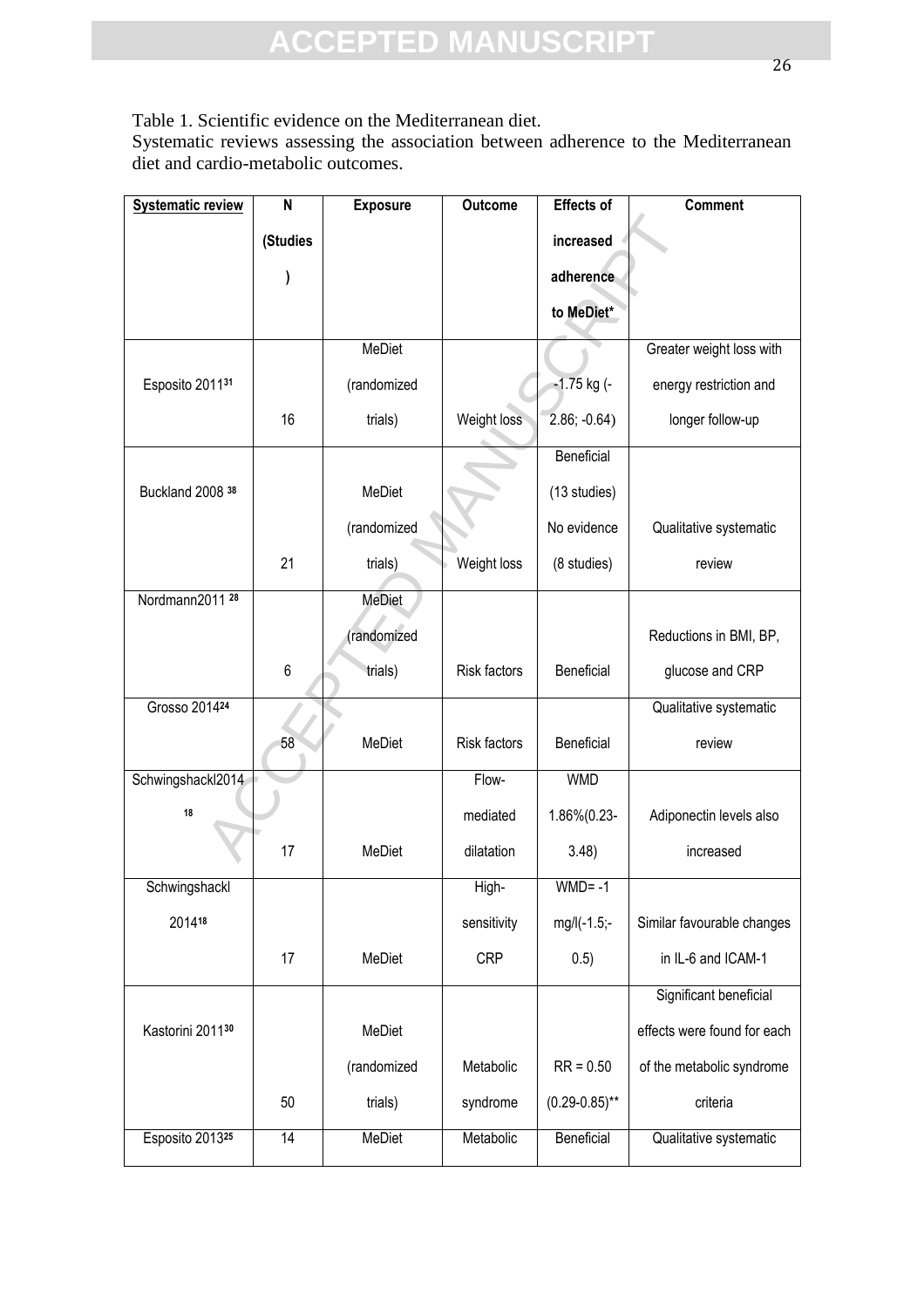|                   |        |                     | syndrome     |                 | review                                |
|-------------------|--------|---------------------|--------------|-----------------|---------------------------------------|
|                   |        |                     |              |                 | Quantitative meta-analysis:           |
|                   |        |                     |              |                 | long-term studies were                |
| Schwingshackl2014 |        |                     |              |                 | fairly homogenous (I <sup>2=0%)</sup> |
| 15                |        |                     |              |                 | and showed a stronger risk            |
|                   |        |                     | Type-2       | $RR = 0.81$     | reduction RR = $0.75$ (0.68-          |
|                   | 9      | MeDiet              | diabetes     | $(0.73 - 0.90)$ | 0.83)                                 |
|                   |        |                     |              |                 | Quantitative meta-analysis:           |
|                   |        |                     |              |                 | subgroups by region,                  |
| Koloverou 201416  |        |                     |              |                 | health status, and degree             |
|                   |        |                     | Type-2       | $RR = 0.77$     | of confounding control                |
|                   | 17     | MeDiet              | diabetes     | $(0.66 - 0.89)$ | rendered similar results.             |
|                   |        |                     | Type 2       |                 |                                       |
| Esposito 201033   |        |                     | diabetes and |                 |                                       |
|                   |        |                     | glycemic     |                 | Qualitative systematic                |
|                   | 9      | <b>MeDiet</b>       | control      | Beneficial      | review                                |
| Esposito 2014 23  |        | MeDiet              | Type-2       |                 | Qualitative systematic                |
|                   |        | (observational)     | diabetes     | Beneficial      | review                                |
| Esposito 2014 23  |        | MeDiet              | Glycemic     |                 | Qualitative systematic                |
|                   | г<br>ບ | (randomized trials) | control      | Beneficial      | review                                |
|                   |        |                     | $Type-2$     |                 |                                       |
| Georgoulis 201420 |        |                     | diabetes and |                 |                                       |
|                   |        |                     | other        |                 | Qualitative systematic                |
|                   | 17     | MeDiet              | outcomes     | Beneficial      | review                                |
| Roman 200839      |        |                     | CVD and risk |                 | Qualitative systematic                |
|                   | 20     | MeDiet              | factors      | Beneficial      | review                                |
|                   |        |                     |              |                 | Qualitative systematic                |
| Widmer201414      |        |                     |              |                 | review: favourably                    |
|                   | Not    | MeDiet and its      |              | $RR = 0.95$     | compared with                         |
|                   | stated | components          | <b>CVD</b>   | $(0.83 - 0.97)$ | pharmacologic                         |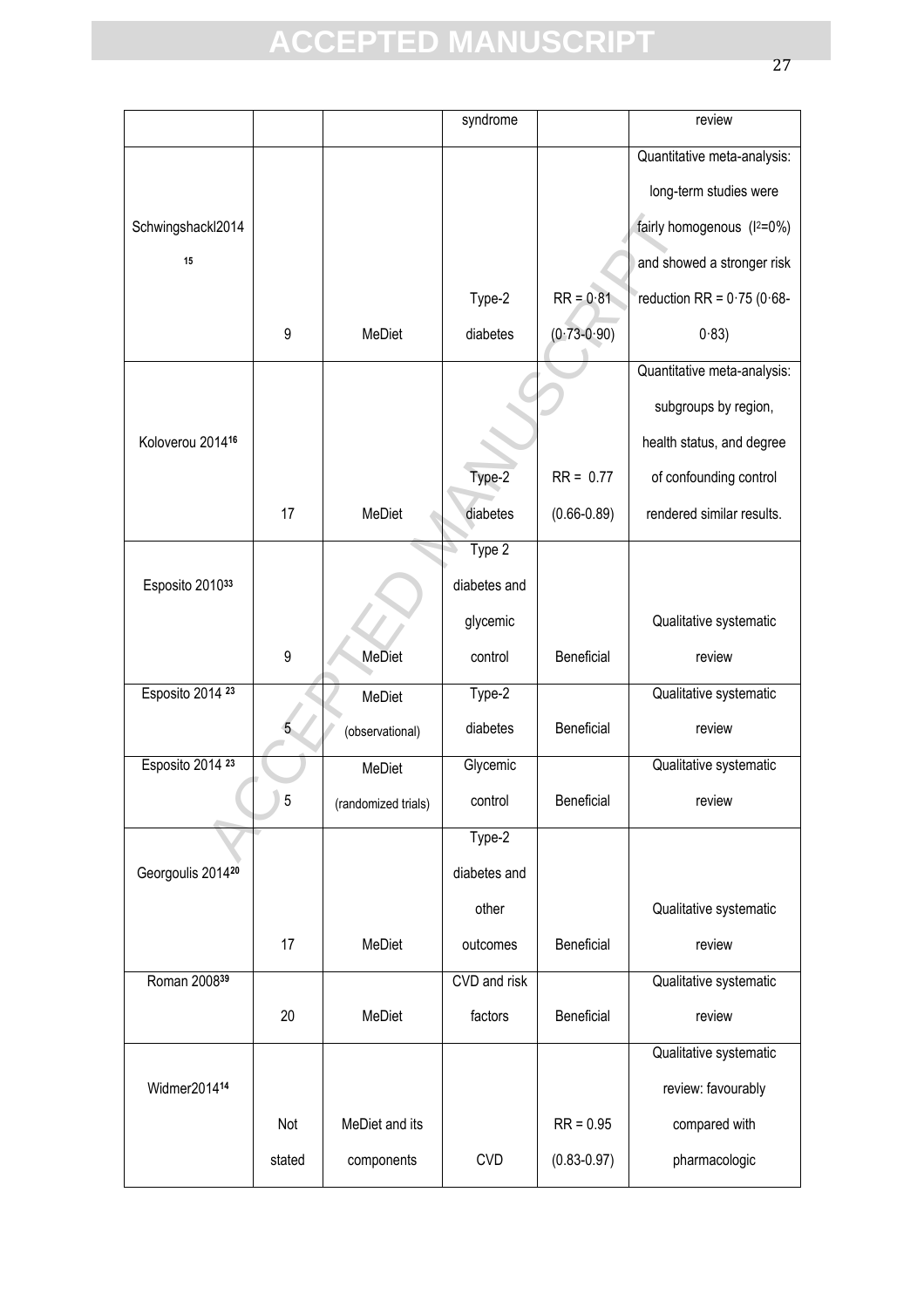|                         |        |                      |            |                 | interventions               |
|-------------------------|--------|----------------------|------------|-----------------|-----------------------------|
|                         |        |                      |            |                 | Qualitative systematic      |
|                         |        |                      |            |                 | review: the results of the  |
| Ros2014 17              |        |                      |            |                 | PREDIMED trial are          |
|                         |        |                      |            |                 | presented in the context of |
|                         | Not    |                      |            |                 | their consistency with      |
|                         | stated | MeDiet               | <b>CVD</b> | Beneficial      | observational results.      |
| Whayne 201419           | Not    |                      |            |                 | Qualitative systematic      |
|                         | stated | MeDiet               | <b>CVD</b> | Beneficial      | review                      |
| Sofi2008 37             |        | MeDiet (+2/9         |            | $RR = 0.91$     | This meta-analysis was      |
|                         | 4      | points)              | <b>CVD</b> | $(0.87 - 0.95)$ | subsequently updated        |
| Sofi 201032             |        | MeDiet $(+2/9)$      |            | $RR = 0.90$     | Quantitative meta-analysis: |
|                         | 8      | points)              | <b>CVD</b> | $(0.87 - 0.93)$ | $12 = 35%$                  |
| Sofi2014 21             |        | MeDiet (+2/9         |            | $RR = 0.90$     | Quantitative meta-analysis: |
|                         | 20     | points)              | <b>CVD</b> | $(0.87 - 0.92)$ | $12 = 38%$                  |
| Martínez-González       |        | MeDiet               |            |                 |                             |
| 201422                  |        | (randomized          |            | $RR = 0.62$     | Quantitative meta-analysis: |
|                         |        | trials)              | <b>CVD</b> | $(0.45 - 0.85)$ | $12 = 55%$                  |
|                         |        |                      |            |                 | The heterogeneity           |
| Martínez-González       |        | MeDiet               |            |                 | disappeared after removing  |
| 201422                  |        | (observational, +2/9 |            | $RR = 0.90$     | 3 studies assessing only    |
|                         | 16     | points)              | <b>CVD</b> | $(0.86 - 0.94)$ | fatal cases                 |
| Martinez-Gonzalez       |        |                      |            |                 | Qualitative systematic      |
| 200935                  | 5      | MeDiet               | <b>CVD</b> | Beneficial      | review                      |
| de Lorgeril 200836      | Not    |                      |            |                 | Qualitative systematic      |
|                         | stated | MeDiet               | <b>CVD</b> | Beneficial      | review                      |
|                         |        |                      |            |                 | The selection of trials     |
| Rees 2013 <sup>26</sup> |        |                      |            |                 | apparently had little       |
|                         |        | MeDiet (?)-only      |            |                 | connection with the         |
|                         | 11     | trials               | <b>CVD</b> | No evidence     | concept of MeDiet.          |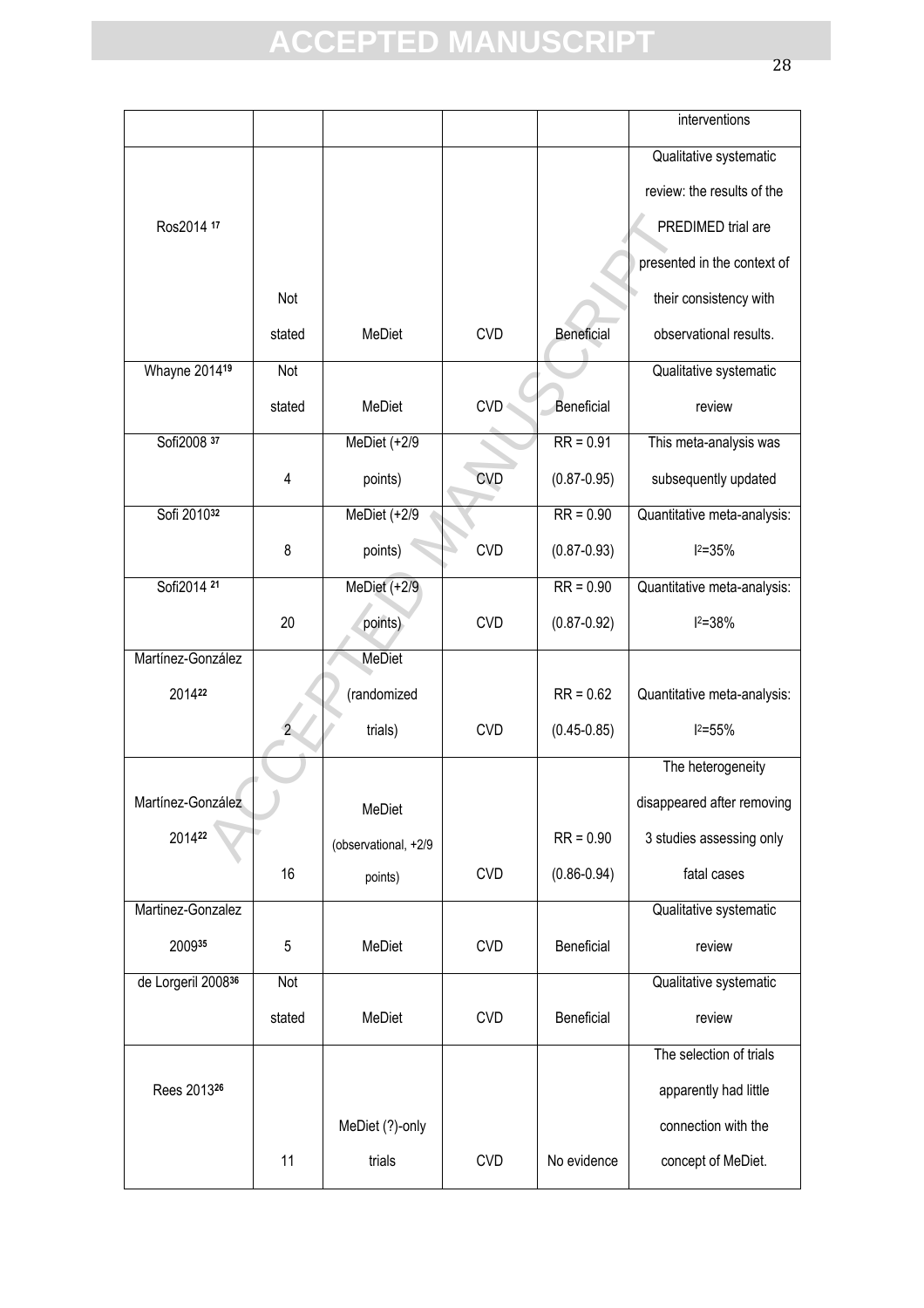|                   |                 |                   |               | 8% to 45%       |                             |
|-------------------|-----------------|-------------------|---------------|-----------------|-----------------------------|
| Panagiotakos      |                 |                   |               | relative risk   | Qualitative systematic      |
| 200442            | $6\phantom{1}6$ | <b>MeDiet</b>     | <b>CHD</b>    | reduction       | review                      |
|                   |                 |                   |               |                 | Quantitative meta-analysis: |
| Psaltoupolou2013  |                 |                   |               |                 | meta-regression suggested   |
| 27                |                 |                   |               | $RR = 0.71$     | stronger protection among   |
|                   | 22              | MeDiet            | <b>Stroke</b> | $(0.57 - 0.89)$ | males.                      |
| Tyrovolas 201034  |                 |                   | CVD and       |                 | Qualitative systematic      |
|                   | 9               | MeDiet            | cancer        | Beneficial      | review                      |
|                   |                 |                   |               |                 | The authors support the     |
| Martinez-Gonzalez |                 |                   |               |                 | case for the urgent need    |
| 200441            |                 | Feeding           | CVD and       |                 | of a trial such as          |
|                   | 14              | randomized trials | cancer        | Unknown         | <b>PREDIMED</b>             |
| Sofi 200837       |                 | MeDiet (+2/9      | all-cause     | $RR = 0.91$     | This meta-analysis was      |
|                   | 8               | points)           | mortality     | $(0.89 - 0.94)$ | subsequently updated        |
| Sofi2010 32       |                 | MeDiet (+2/9      | all-cause     | $RR = 0.92$     | Quantitative meta-analysis: |
|                   | 9               | points)           | mortality     | $(0.90 - 0.94)$ | $12 = 33%$                  |
| Sofi2014 21       |                 | MeDiet (+2/9      | all-cause     | $RR = 0.92$     | Quantitative meta-analysis: |
|                   | 18              | points)           | mortality     | $(0.91 - 0.93)$ | $12 = 47%$                  |
| Trichopoulou      |                 |                   | All-cause     | Longer          | Qualitative systematic      |
| 200043            | 3               | MeDiet            | mortality     | survival        | review                      |
| Serra-Majem2006   |                 |                   | A variety of  |                 | Qualitative systematic      |
| 40                | 35              | <b>MeDiet</b>     | outcomes      | Beneficial      | review                      |
| Trichopoulou2014  | Not             |                   | A variety of  |                 | Opinion of experts around   |
| 44                | stated          | MeDiet            | effects       | Beneficial      | the world                   |
|                   |                 |                   |               |                 | Qualitative systematic      |
| Maderuelo-        |                 | Interventions to  | Adherence to  |                 | review: hard end-points     |
| Fernández 201413  | 14              | promote MeDiet    | MeDiet        | Beneficial      | were not assessed           |

MeDiet: Mediterranean diet

29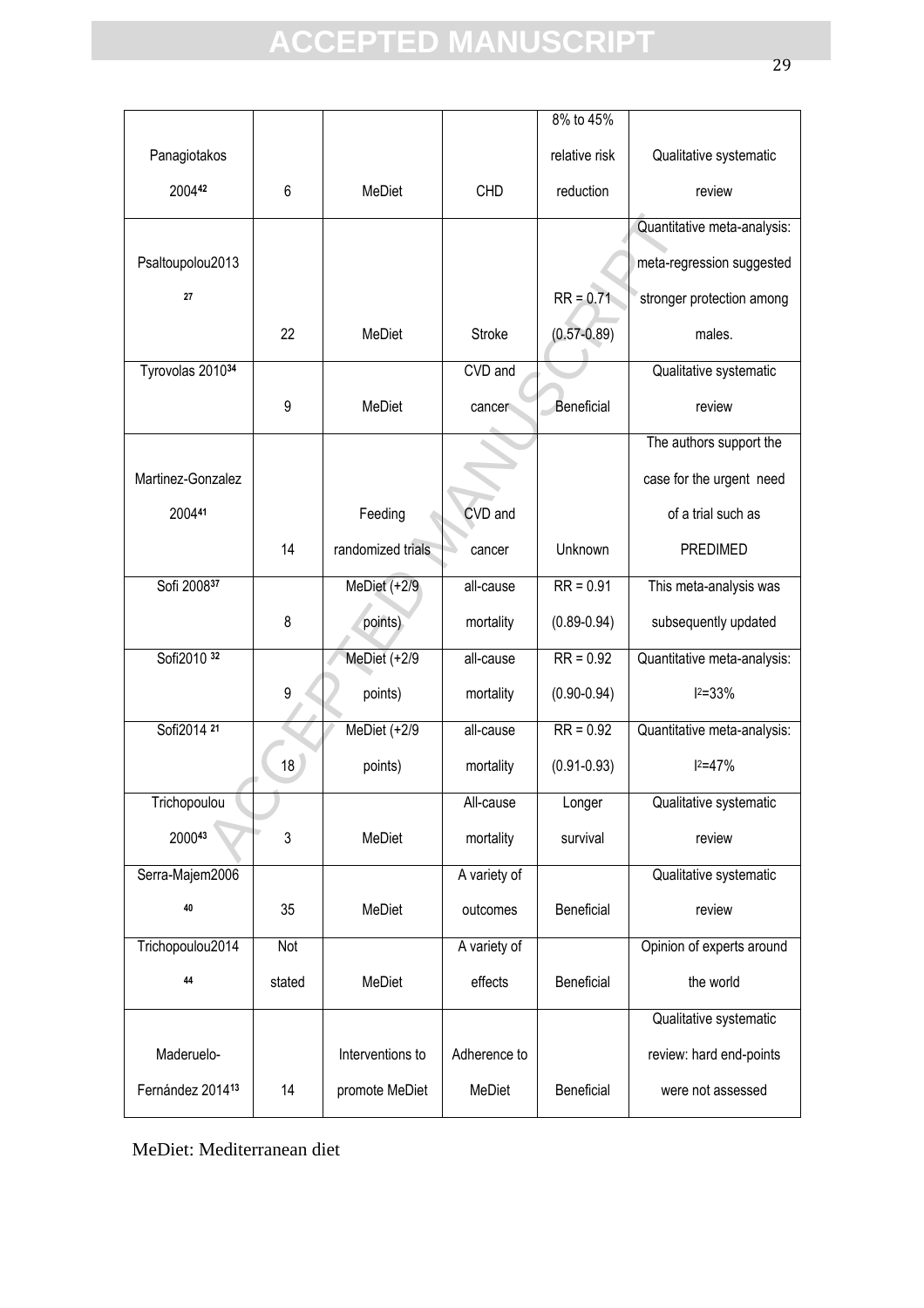(+2/9 points): effects associated with increasing 2 points in a 0 to 9 score of adherence to the MeDiet.

CVD: cardiovascular disease

CHD: coronary heart disease

RR: Relative Risk (95% Confidence Intervals)

WMD: weighted mean difference

CRP: C-reactive protein

IL-6: interleukin 6

ICAM-1: intercellular adhesion molecule

BMI: body mass index

BP: blood pressure

 $I^2$ : index to quantify heterogeneity in meta-analyses, please check Higgins et al. BMJ 2003;327:557–60.

eighted mean difference<br>eactive protein<br>telukin 6<br>intercellular adhesion molecule<br>intercellular adhesion molecule<br>ly mass index<br>pressure intera-analyses of epidemiologic studies, usually adjusted<br>ers, compared the highest \*Risk ratios in meta-analyses of epidemiologic studies, usually adjusted for multiple confounders, compared the highest versus the lowest category of adherence to the MeDiet. Outcome changes describe the mean changes for the MeDiet versus comparator diets in meta-analyses of RCTs; only statistically significant changes are shown. Values between brackets are 95% confidence intervals.

\*\*An apparent erratum was corrected. The authors presented the log of hazard ratio (95% CI) as -0.69 (-2.16 to -1.16), but this is impossible, the correct upper limit should probably be -0.16 (as we have assumed).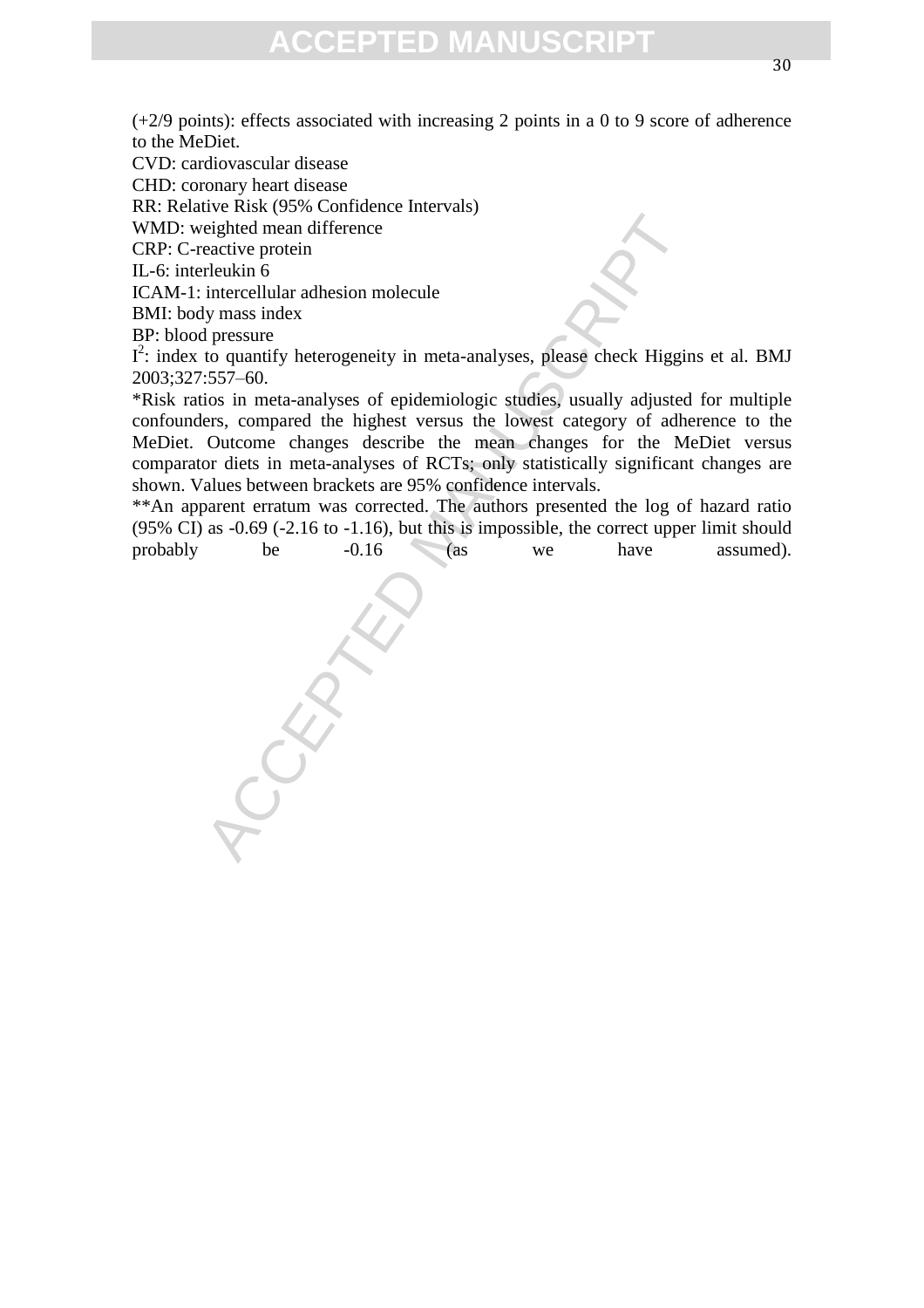Table 2. Relative Risk Reduction, Absolute Risk Reduction and Number Needed to Treat associated with the PREDIMED primary prevention intervention for several hard clinical events (assuming median follow-up  $= 4.8$  years).

|                                                                                                                                                                                                                    | Mediterranean diet supplemented with Extra-virgin olive oil |                         |                  |                  | Mediterranean diet supplemented with mixed nuts                                                                                                                                  |                          |  |
|--------------------------------------------------------------------------------------------------------------------------------------------------------------------------------------------------------------------|-------------------------------------------------------------|-------------------------|------------------|------------------|----------------------------------------------------------------------------------------------------------------------------------------------------------------------------------|--------------------------|--|
|                                                                                                                                                                                                                    | <b>Relative Risk</b>                                        | Absolute Risk           | Number needed    | Relative risk    | Absolute Risk                                                                                                                                                                    | Number needed            |  |
| <b>Clinical event</b>                                                                                                                                                                                              | Reduction                                                   | Reduction               | to treat         | Reduction        | Reduction                                                                                                                                                                        | to treat                 |  |
| Primary CVD end-point                                                                                                                                                                                              | 30% (8.0%; 46%)                                             | 1.34% (0.36%; 2.05%)    | 75 (49-281)      | 28% (4.0%; 46%)  | 1.25% (0.18%; 2.05%)                                                                                                                                                             | 80 (49-562)              |  |
| Type 2 diabetes                                                                                                                                                                                                    | 40% (15%; 57%)                                              | $3.52\%$ (1.32%; 5.02%) | 28 (20-76)       | 18% (-10% ; 39%) | $1.59\%$ (-0.88%; 3.44%)                                                                                                                                                         |                          |  |
| Peripheral artery disease                                                                                                                                                                                          | 64% (35%; 79%)                                              | $1.18\%$ (0.64%; 1.45%) | 85 (69-155)      | 46% (8%; 68%)    | $0.85\%$ (0.15%; 1.25%)                                                                                                                                                          | 118 (80-679)             |  |
| Atrial fibrillation                                                                                                                                                                                                | 38% (12%; 55%)                                              | $1.54\%$ (0.48%; 2.22%) | 65 (45-206)      | 10% (-23% ; 34%) | $0.40\%$ (-0.93%; 1.37%)                                                                                                                                                         |                          |  |
| Ily adjusted estimates for the hazard ratios from Cox regression models were used to compute the Relative Risks (RR).<br>e Relative Risk Reduction (RRR) was computed as $RRR = (1-RR)\%$ .<br>4.8<br>of<br>low-up | and<br>years                                                | applying<br>the         | estimates<br>for | Relative<br>the  | e Absolute Risk Reduction (ARR) was computed taking into account the baseline incidence of events in the control group (I <sub>0</sub> ) after a med<br>Risks,<br>$ARR=$<br>i.e. | $(1-F$<br>1 <sub>0</sub> |  |

The Absolute Risk Reduction (ARR) was computed taking into account the baseline incidence of events in the control group ( $I_0$ ) after a median follow-up of 4.8 years and applying the estimates for the Relative Risks, i.e follow-up of 4.8 years and applying the estimates for the Relative Risks, i.e.  $ARR = I_0$  (1-RR).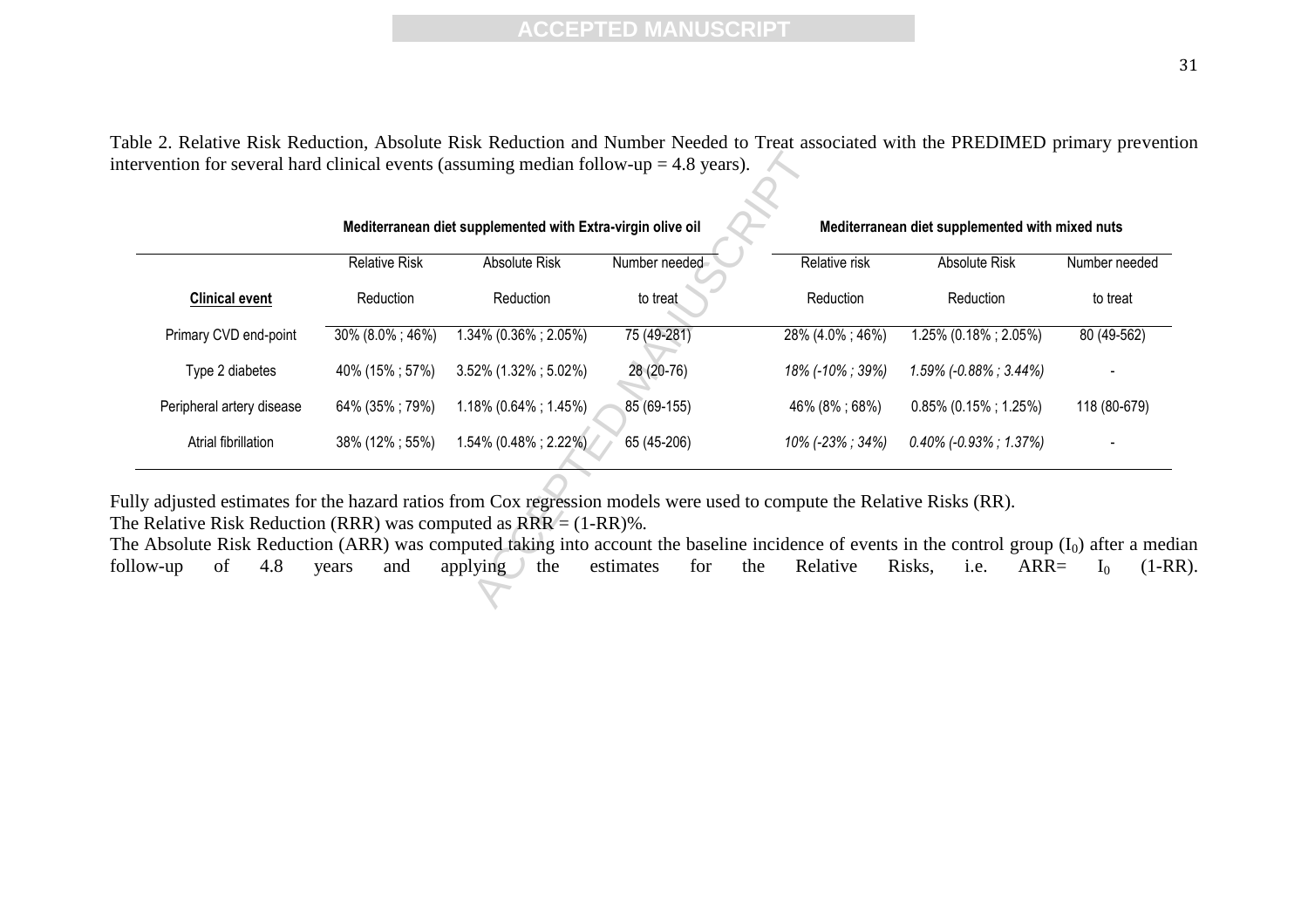Table 3. Number of expected prevented cases with the PREDIMED primary prevention intervention for several hard clinical events (median follow-up: 4.8 years) in a hypothetical cohort of 1,000 subjects. Both Mediterranean diet groups were merged together.

|                           | Number of prevented cases (95% CI) per 1,000 hypothetical |
|---------------------------|-----------------------------------------------------------|
| <b>Clinical event</b>     | participants receiving the PREDIMED MeDiet-intervention   |
| Primary CVD end-point     | 13 (4 to 20)                                              |
| Type 2 diabetes           | 26 (7 to 41)                                              |
| Peripheral artery disease | 10 (6 to 13)                                              |
| Atrial fibrillation       | 11 (2 to 18)                                              |
|                           |                                                           |